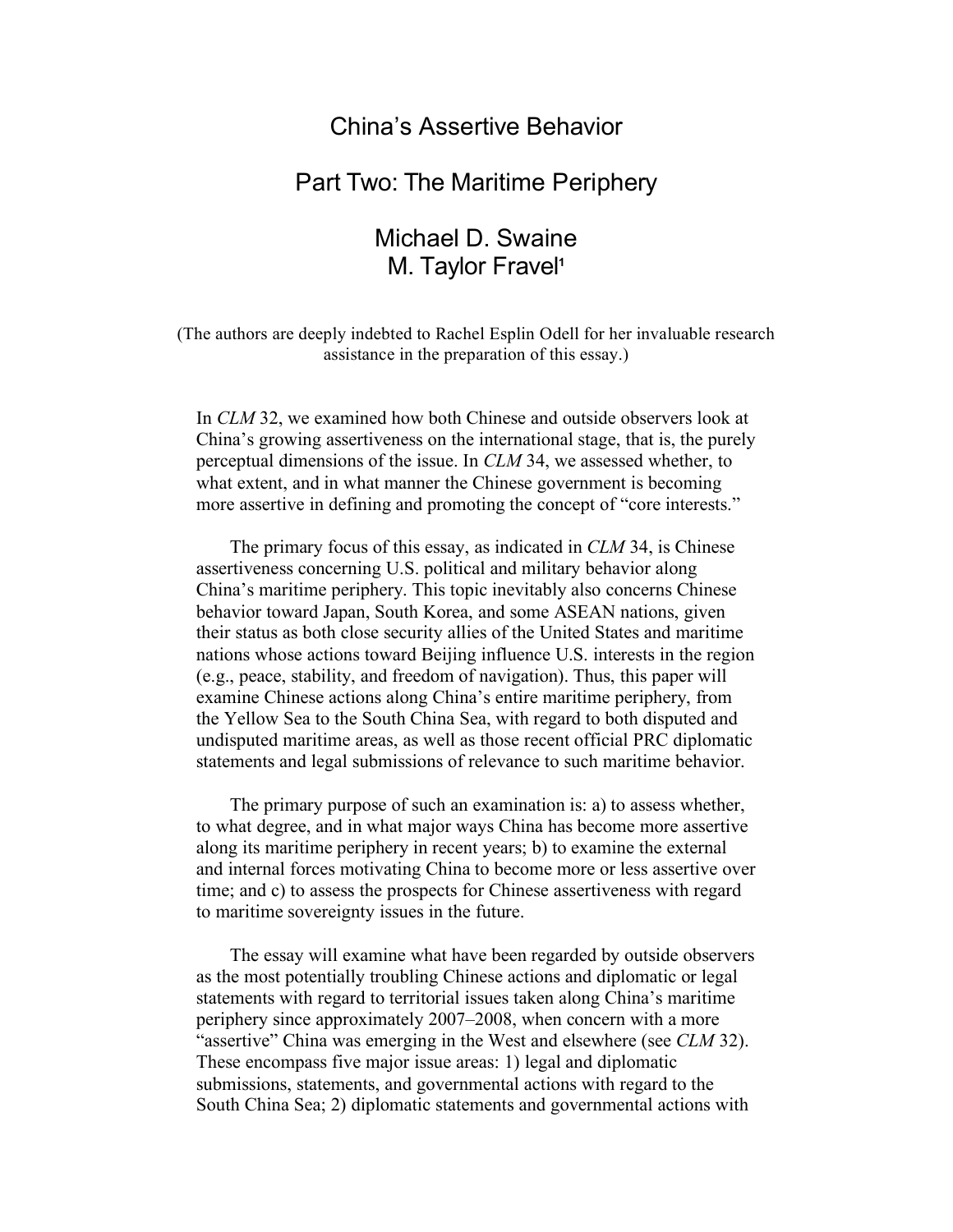regard to the East China Sea; 3) legal statements and actions concerning China's maritime Exclusive Economic Zone (EEZ); and 4) diplomatic, official, and media statements and actions with regard to the Yellow Sea.

For each issue area, the essay will: 1) provide as accurate a summary as possible from open sources of the major relevant Chinese behavior that has occurred since 2007–2008; 2) assess whether such behavior represents an increase or decrease in frequency and type or intensity compared to earlier years; and 3) examine the larger external and domestic context surrounding such Chinese behavior, to determine the apparent motives and objectives at work and the reasons for apparent changes in level and intensity over time. The essay will conclude with an assessment of the significance of and future prospects for Chinese assertiveness in the maritime realm derived from the preceding analysis.

## A Definition

Any such assessment must begin with a clear definition of Chinese "assertiveness" regarding maritime issues. As indicated in *CLM* 34, assertiveness can encompass many types of activities and statements; some can be very beneficial and others highly detrimental to U.S. interests. In this *CLM*, the primary focus is on Chinese official or governmental behavior and statements that might appear to threaten U.S. and/or allied interests or otherwise challenge the status quo in maritime Asia along China's periphery, thereby undermining Asian stability and causing concern to U.S. and Asian leaders.

## The South China Sea: An Unchanged Strategy, But Greater Activism, Largely in Reaction to Others

#### *Legal and diplomatic statements and submissions*

During the past two plus years, China has formally presented a justification of its longstanding territorial claims in the South China Sea, as part of a formal process administered by the UN Commission on the Law of the Sea (UNCLOS) involving the submission of technical information in support of claims to extended maritime continental shelf rights. $^{2}$ 

China's stance was contained in three documents: a *note verbale* to the Secretary-General of the United Nations and a preliminary declaration of claims to an extended continental shelf, both submitted in May 2009; and a second *note verbale*, submitted to the UN in April  $2011<sup>3</sup>$ 

In the first document, Beijing stated that it "has indisputable sovereignty over the islands of the South China Sea and the adjacent waters, and enjoys sovereign rights and jurisdiction over the relevant waters as well as the seabed and subsoil thereof." Chinese officials subsequently repeated versions of this statement in 2010 and 2011.<sup>4</sup>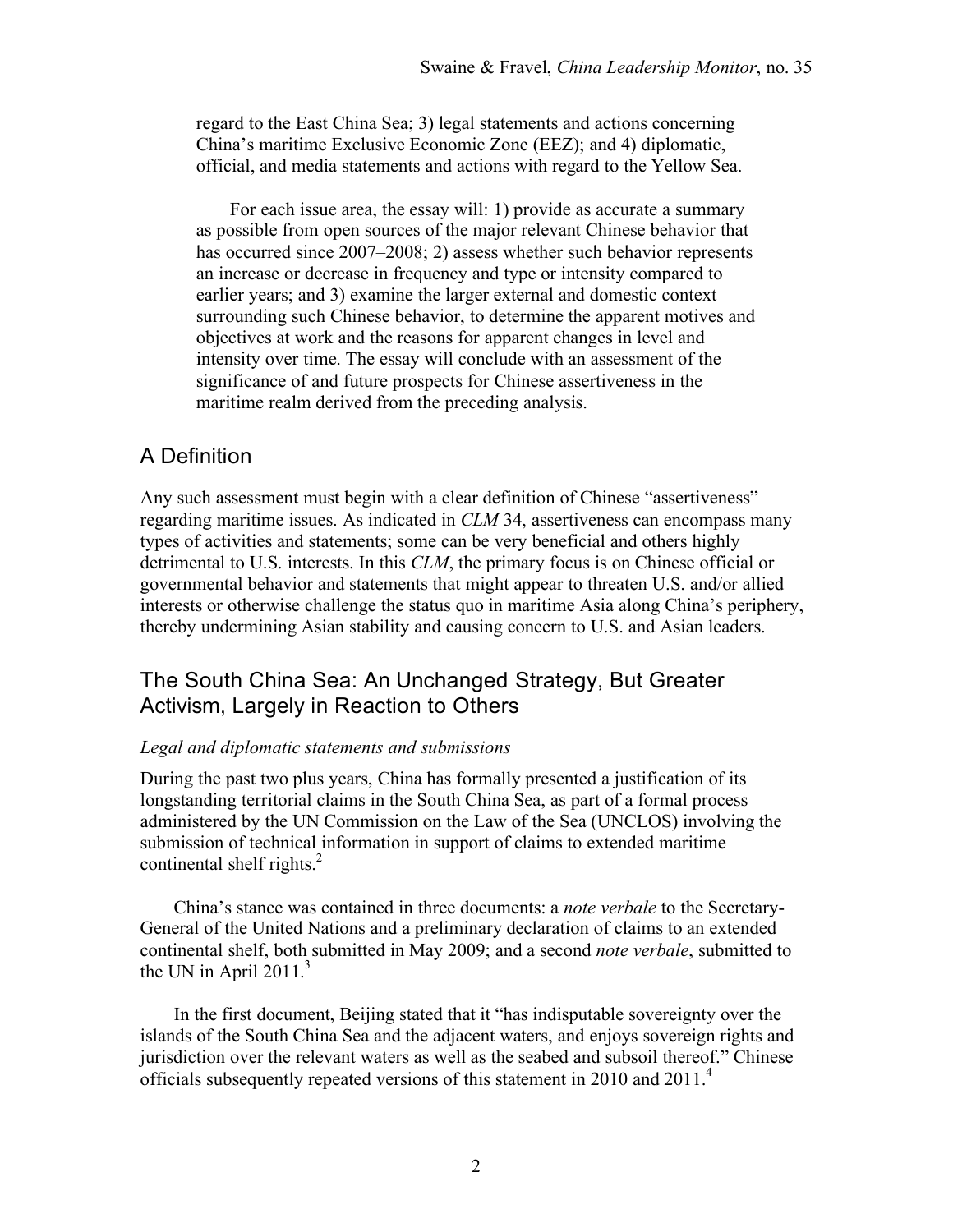The document also contained the well-known map of the region that includes the "nine-dashed line" (*jiuduanxian*, 九段线). First produced by the Nationalist Chinese government in 1947, this map shows nine dashes or hash marks that form a U shape around all the islands of the South China Sea, including the Paracel and Spratly islands. Some of these dashes lie close to the coasts of Vietnam, Malaysia, and the Philippines. This submission was the first time that China had presented a map to the UN in support of its claims, but it was certainly not the first map produced in China depicting the dotted  $line<sup>5</sup>$ 

The second document asserted China's "right to make submissions on the outer limits of the continental shelf that extends beyond 200 nautical miles in the East China Sea and in other sea areas." It also included maps and topographical baseline details, dealing almost exclusively with the East China Sea. However, as indicated in the above language, the document reserved China's right to submit claims "in other sea areas." This presumably includes the South China Sea, especially its northern portions off the coasts of Hainan Island and Guangzhou Province, which are not under dispute.<sup>6</sup>

The third document (the April 2011 *note verbale*) again repeated much of the content of the 2009 *note verbale*, but used more detailed language. Indeed, it was more specific than any previous communication to the UN on the subject.<sup>7</sup> As one expert describes it, China "stated—for the first time—that the islands are entitled to a territorial sea, EEZ and continental shelf." 8

Some observers argue that these three official Chinese documents represent a more assertive stance toward maritime sovereignty claims, considering the abovementioned language in the *note verbale* claiming indisputable sovereignty, and the submission of a map with the nine-dashed line, as well as the subsequent statement of intentions to claim an extended continental shelf in the East China Sea and possibly other areas.<sup>9</sup> Indeed, for some observers, the perception was created by these documents that "China was escalating the dispute and expanding its claim. $10^{10}$ 

However, such an argument seems problematic in several respects. First, the submission of the three documents did not constitute new, unilateral actions by China. They were all taken *in response to* requests for information made by the UN with specific deadlines or in reaction to the actions of other nations. The first document was a reaction to submissions to the UN's Commission on the Limits of the Continental Shelf made by Malaysia and Vietnam, which were in turn submitted in response to a UN deadline for nations to provide technical information on claims to extended continental shelves (ECS) beyond 200 nautical miles (the breadth of the Exclusive Economic Zone [EEZ] claimed by nations). Vietnam, Malaysia, and the Philippines all submitted claims to areas in the South China Sea that overlap with China's claims.<sup>11</sup> The second document was submitted in response to a UN request to present claims for ECS by May  $13$ ,  $2009$ .<sup>12</sup> The third document (i.e., the *note verbale* of April 2011) was submitted in response to a *note verbale* submitted by the Philippines in April 2011 objecting to China's May 2009 *note verbale* and the dotted-line map.<sup>13</sup> In short, a deadline established by the UN created "a moment for states to issue claims, counter-claims, and counter counter-claims."<sup>14</sup>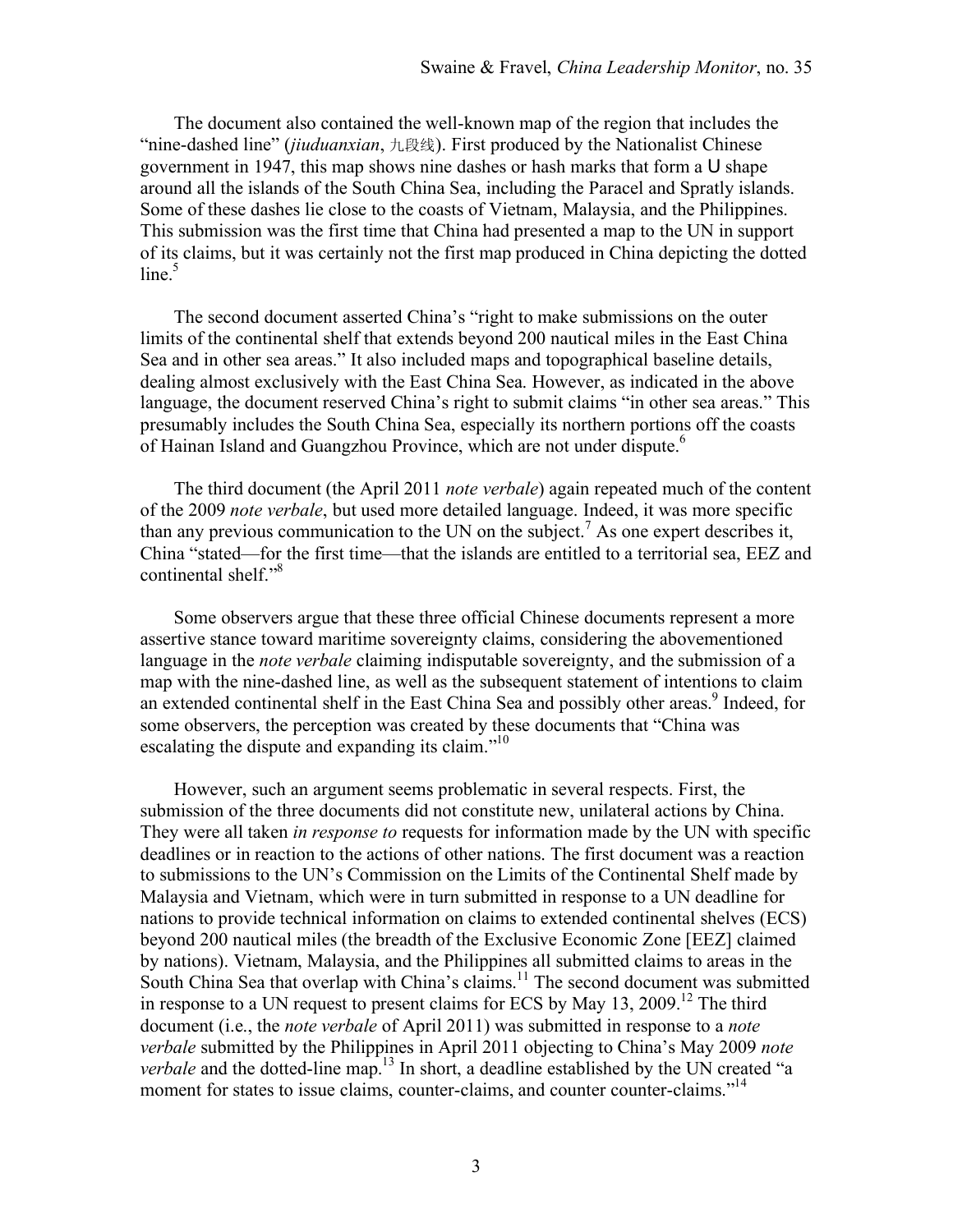Second, most of the wording employed in the May 2009 *note verbale* is congruent with China's longstanding position on the issue. In particular, the first phrase ("China has indisputable sovereignty over the islands of the South China Sea and the adjacent waters") has been the standard answer of the Chinese government for decades, predating the May 2009 *note verbale* since at least the 1970s. 15

However, the second phrase of the statement in the 2009 *note verbale* ("and enjoys sovereign rights and jurisdiction over the relevant waters as well as the seabed and subsoil thereof") does not appear to be a standard phrase employed regularly in the past by the Chinese government, despite the fact that the document asserts that the positions described by both phrases have been "consistently held by the Chinese Government," and are "widely known by the international community."16 At the same time, the references to "seabed and subsoil" were not entirely new. Instead, they are consistent with similar language in China's1998 exclusive economic zone law, which was passed to harmonize China's domestic legal regime with UNCLOS.

Third, as some very knowledgeable analysts of this issue argue, although it does arguably provide some clarification on China's existing territorial claims in the South China Sea, China's 2009 *note verbale* almost certainly does not expand those claims.17 Based on language found in UNCLOS, the wording of that document contained in the first phrase cited above ("indisputable sovereignty") suggests that China claims sovereignty over the islands of the South China Sea and the standard 12-nautical-mile territorial sea around the islands. The wording in the second phrase cited above ("and enjoys sovereign rights") indicates a Chinese claim to the EEZ and, if applicable,  $^{18}$  an extended continental shelf measured from the islands.<sup>19</sup>

Such areas certainly do not extend beyond the hash marks on the 1947 map, and almost certainly do not include all the waters *inside* those marks. Indeed, the geographic extent of China's maritime sovereignty claims as suggested in the 2009 *note verbale*  could vary significantly from island to island, depending on whether a specific island or other formation is entitled to an EEZ and a continental shelf of its own. Many such geographic features almost certainly are not entitled to such extensive maritime territory, according to UNCLOS, because they are mere "rocks" and not islands.<sup>20</sup> Nevertheless, as a single island can hypothetically generate an EEZ of approximately 125,000 square nautical miles, China would likely be able to claim maritime rights to much of the South China Sea under UNCLOS from the features that could be classified as islands and thus be entitled to a 200nm EEZ (e.g., Woody Island [held by China] in the Paracels as well as Spratly Island [held by Vietnam] and Itu Aba [held by Taiwan] in the Spratlys).<sup>21</sup>

Thus, even though China appeared more assertive in submitting a map with the infamous nine-dashed line in its note to the UN, it has not defined its claims as encompassing all the waters contained within those lines. Indeed, as Fravel states: "only one interpretation [of the dotted line] is consistent with China's diplomatic statements and actions: the line depicts China's claim to the *island groups* contained within the line, namely, the Paracels and the Spratlys" [emphasis added].<sup>22</sup>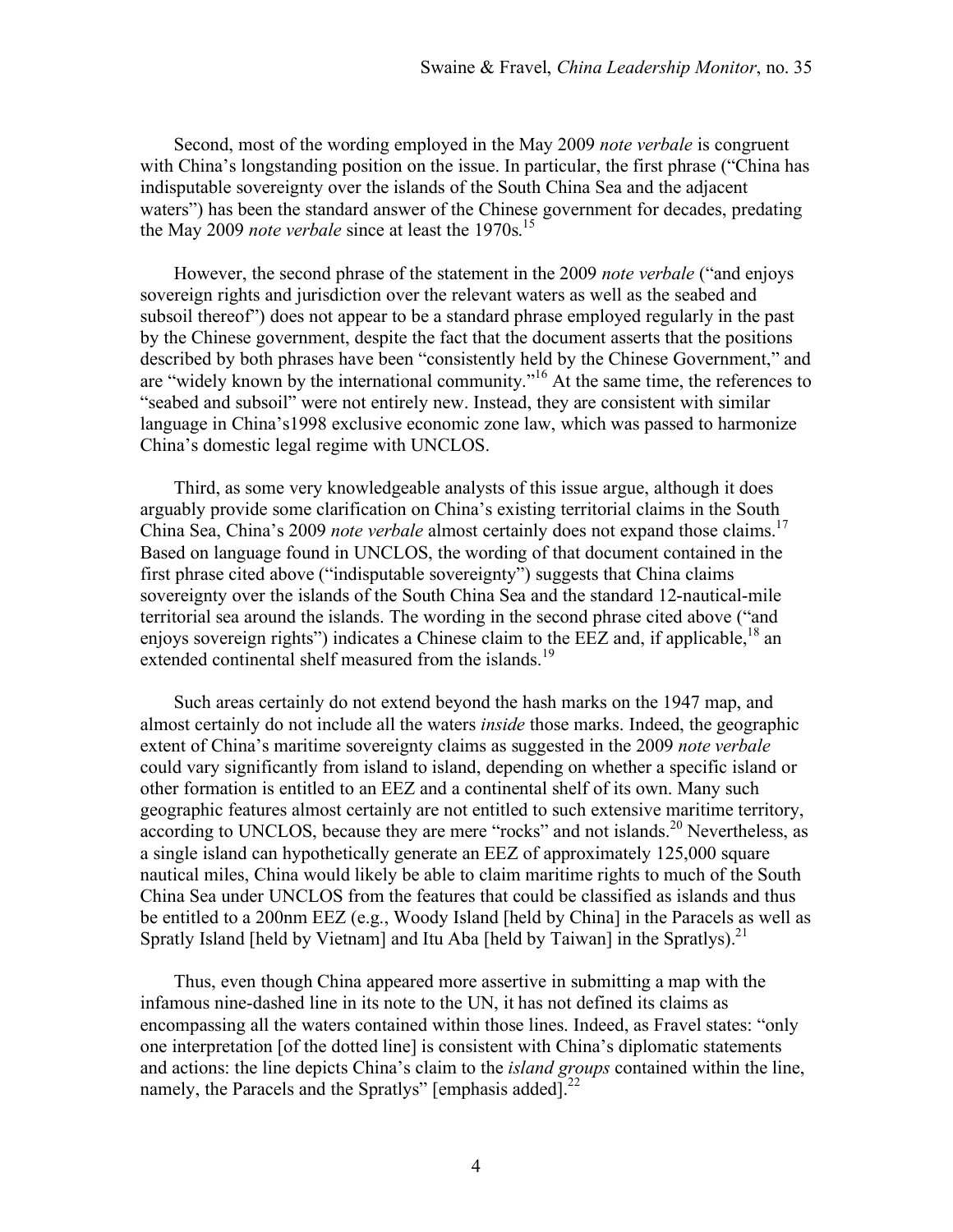Moreover, as one analyst observes, the fact that China's claim as expressed in the *note verbale*, along with those of other claimants, are all presented in the context of UNCLOS definitions of maritime claims, "establishes a common framework which should make it easier to explore possible solutions.<sup> $23$ </sup> This potentially undermines the views of those in China and elsewhere who might seek to arbitrarily or recklessly advance maritime claims based solely on independent criteria.<sup>24</sup>

Indeed, most recently, Beijing has reinforced the impression that it wishes to manage its claims to disputed territories in the South China Sea on the basis of common international criteria by continuing to support the Declaration on the Conduct of Parties in the South China Sea (DOC) signed between ASEAN and China in  $2002<sup>25</sup>$ Specifically, since late 2010, Beijing has been participating in efforts to draft and negotiate a more binding Code of Conduct, as called for by the DOC, largely via the ASEAN-China Joint Working Group on the Implementation of the Declaration on the Conduct of Parties in the South China Sea.<sup>26</sup>

While such efforts have thus far shown sporadic progress at best—in part because of China's longstanding objection to any procedures or actions that resemble a multilateral approach to resolving the territorial disputes $27$ —in fall 2010, Beijing reportedly indicated that it was "open to different formulas and initiatives," thus signaling increased flexibility.<sup>28</sup> China's increased support for efforts to establish a formal Code of Conduct was acknowledged by U.S. officials.<sup>29</sup>

#### *Activities Presumably Undertaken in Support of China's Claims*

In recent years, Beijing has undertaken a variety of activities to defend its claims over territories and waters in the South China Sea. The most important of these include: 1) the imposition and expansion of an annual unilateral fishing ban (in the northern part of the area); 2) regular maritime security patrols (primarily conducted by the Chinese Fisheries Administration and State Oceanographic Administration, and sometimes involving the detention of Vietnamese fishermen and the cutting of cables of survey ships); 3) various forms of political and diplomatic pressure (including demarches and planting markers on unoccupied reefs); and 4) the conducting of scientific activities and extensive naval exercises in the vicinity. By and large, these activities have increased in number (or duration) and intensity over the last several years.

The annual unilateral fishing ban to replenish rapidly shrinking fishing stocks began in June 1999 and usually occurred in June and July. It initially did not include foreign boats. However, in 2009, the length of the ban increased and the policy was apparently expanded to include foreign boats. This change coincided with an increase in the detention of Vietnamese fishermen.<sup>30</sup>

Maritime security patrols or "cruises" (*xunhang*, 巡航) by vessels from the Fisheries Administration first began in China's EEZ in around 2000 (after the passage of China's 1998 EEZ law). In 2005, new regulations were issued to strengthen and standardize the activities of Fisheries Administration vessels in China's EEZs, resulting in a more regular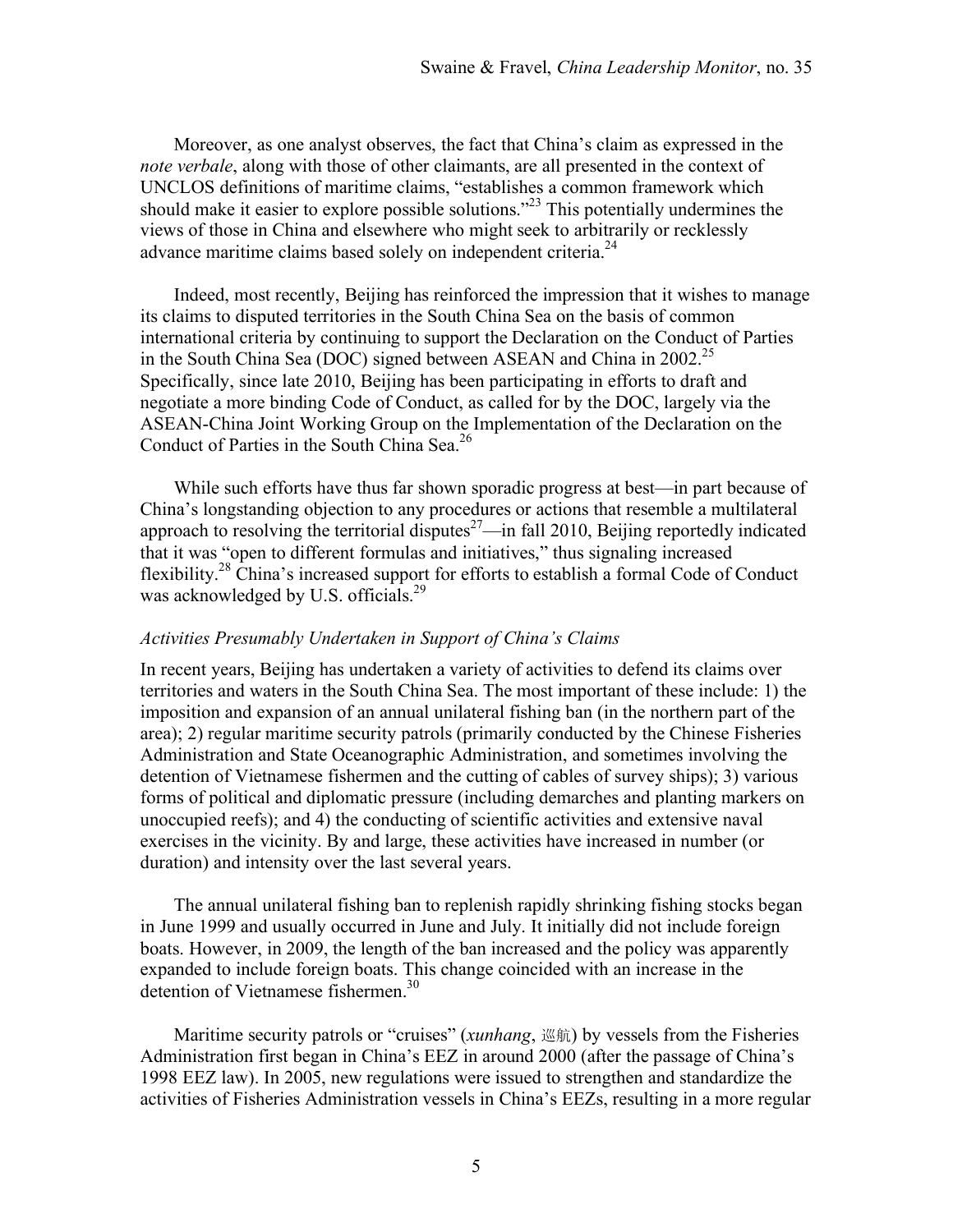deployment of such vessels in the South China Sea and elsewhere. Although complete data on the scope and frequency of these cruises over time is unavailable, it appears that Fisheries Administration vessels, usually consisting of a pair of ships, are deployed to the region approximately seven or eight times per year, based on data from 2008.<sup>31</sup>

As part of their duty to enforce fishing laws and demonstrate sovereignty, China's maritime security patrols (primarily involving Fisheries Administration vessels) apparently detained an increasing number of Vietnamese fishermen between 2005 and 2009; however, the number of detentions appears to have dropped since then. There are no reports of China detaining and holding Vietnamese fishermen in 2011, but Chinese patrols are still confiscating the catches of Vietnamese vessels that operate in the waters near the Paracels. Chinese maritime patrol vessels have also on occasion shot at and rammed Vietnamese and Philippine vessels.<sup>32</sup>

However, in the first half of 2011, China's maritime patrols have apparently begun targeting hydrocarbon seismic exploration vessels, while previously they had focused primarily on fishing boats. These increased patrols have resulted in clashes with Philippine and Vietnamese ships that some observers identify as evidence of a significantly more assertive posture. Moreover, China has built an advanced deep-water oil rig for use in the South China Sea, though it has not yet been used to conduct drilling in disputed waters. While it could be used in the future to drill in disputed southern areas of the South China Sea, it is also very possible that the rig will be located in undisputed deep water closer to China's coast, where oil resources have been located.<sup>33</sup>

The PLA Navy (PLAN) has also conducted *regular* patrols in the disputed waters of the South China Sea since approximately 2005, although the frequency and type of ship involved are largely unknown. In addition, since the start of escort missions in the Gulf of Aden in December 2008, each flotilla has transited through the South China Sea, often stopping near some of the Chinese-held reefs.<sup>34</sup>

Information regarding Chinese naval exercises is difficult to gather because it is not reported systematically in the Chinese media. However, in the past few years, the frequency and scope of exercises in the area have apparently increased, and include exercises in disputed areas. In particular, some exercises in the region now cover longer distances, include ships from all three of China's fleets, and encompass a wide number of activities, such as opposition-force, live-fire drills, counterterrorism, search and rescue, and coral reef assault operations, among others. Last year witnessed a large number of high-profile exercises, including relatively large task forces, advanced ships, missile launches, and amphibious landings. There have also been reports of long-range naval aviation exercises from Nanjing and Guangzhou that incorporate radar jamming, night flying, mid-air refueling, and simulated bombing runs in the South China Sea.<sup>35</sup> Although many of these exercises occur in parts of the South China Sea that are undisputed, namely the waters south of Guangzhou Province and around Hainan Island, they bolster China's ability to signal its resolve to defend its claims because media reports describe them as taking place at an undisclosed location in these waters.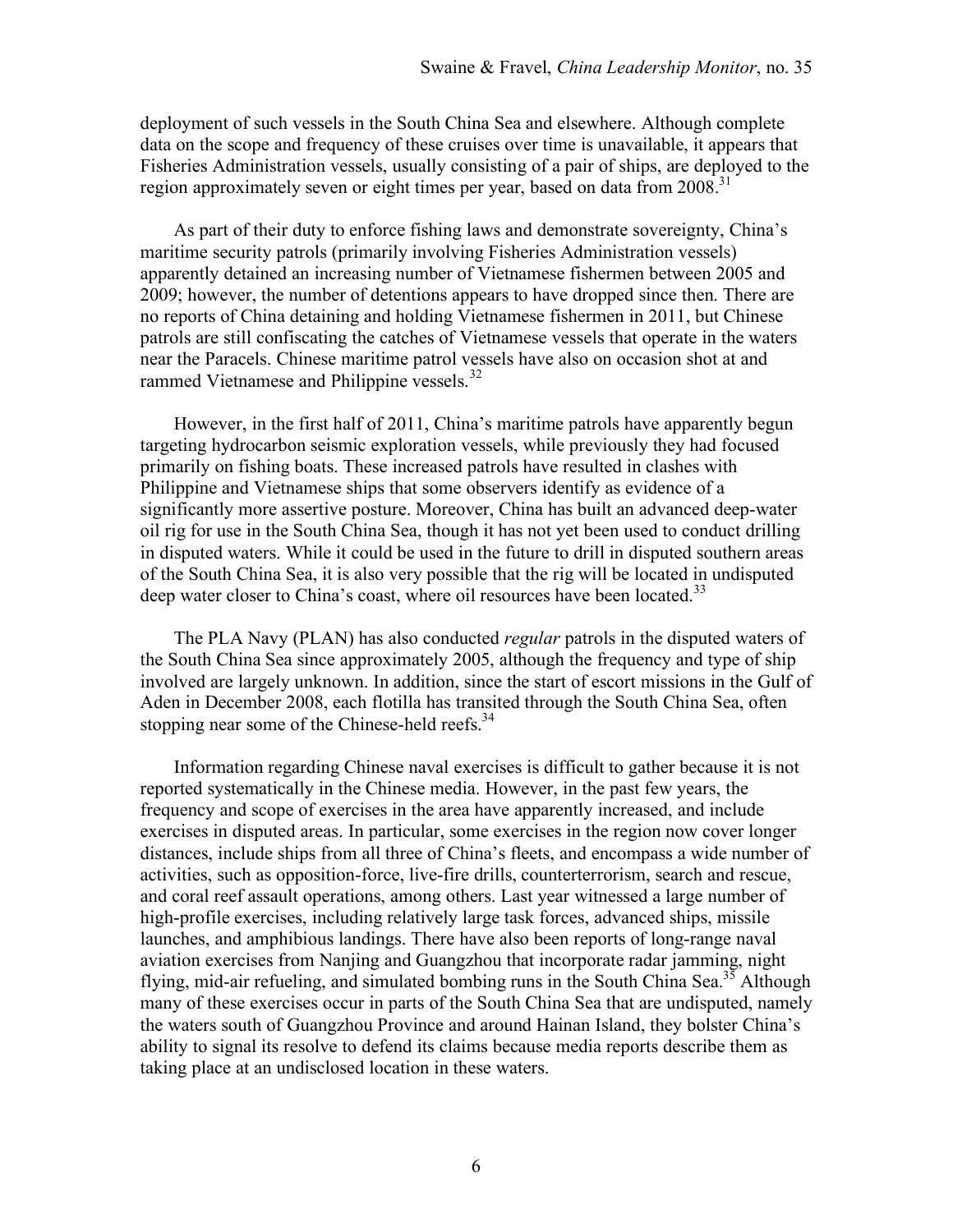As indicated in *CLM* 33, many observers cite the above Chinese activities in the South China Sea as a prime example of Beijing's greater assertiveness in recent years and months. In many cases, the implication is that China has in some fundamental sense altered its strategy and approach to managing its maritime claims in that region, from an emphasis on negotiation to an increasing reliance on coercion and a use of force, thus presumably threatening the U.S. interest in a peaceful resolution of the disputes.<sup>36</sup>

As the above summary of China's actions clearly indicates, there is little doubt that China has increased its overall presence and deployed a greater number of more sophisticated military, Fisheries Administration, and State Oceanographic Administration marine surveillance vessels in the South China Sea since roughly 2005. Beijing has also on occasion taken more direct action against other claimants, for example, by detaining Vietnamese fisherman, expanding a fishing moratorium, and cutting seismic survey cables. In most cases, however, these activities, as with the above formal legal submissions, have taken place in response to what China views as growing and more assertive challenges to its claim occurring since roughly 2007, challenges that require a response in turn.<sup>37</sup> These challenges from Beijing's perspective are listed in a table in the attached appendix.

For example, when the Philippine Congress passed an archipelagic baseline law in February 2009, China declared publicly in March 2009 that one purpose of patrols by vessels from the Fisheries Administration was to "demonstrate sovereignty." More generally, China has sought to grapple with Vietnam's declared strategy of internationalizing the dispute launched at the end of 2009, namely, efforts to draw attention to and support from the international community for Vietnam's claims. China's series of naval exercises in the South China Sea in 2010 were perhaps one response to Vietnam's strategy. Finally, Chinese fishermen are also detained and shot at by vessels from other states in these waters, and vessels licensed by other Southeast Asian nations also regularly conduct seismic surveys and oil drilling in the disputed waters.<sup>38</sup>

In addition to responding to such activism by other claimants, China's greater presence and activism are to some extent a logical consequence of its increasing capabilities. It is acquiring more numbers and improved types of vessels capable of supporting its existing position and is deploying them accordingly. Taken together, the resulting behavior can be considered a form of greater assertiveness, but it is certainly not unique overall among the claimants in the South China Sea, and it is not being undertaken to forcibly resolve the disputes on Beijing's terms. In other words, Beijing is displaying a greater capability to support its longstanding approach of deferring settlements while actively defending its claims from challenges by other states.

## The East China Sea: Nationalism-fueled Confrontations and Disputes, but Clear Limits to Assertiveness

In recent years, China's (largely military) presence in the East China Sea has clearly increased. In particular, PLAN warships have entered and exited the East China Sea through narrow seas between Japanese islands on several occasions since 2004. Although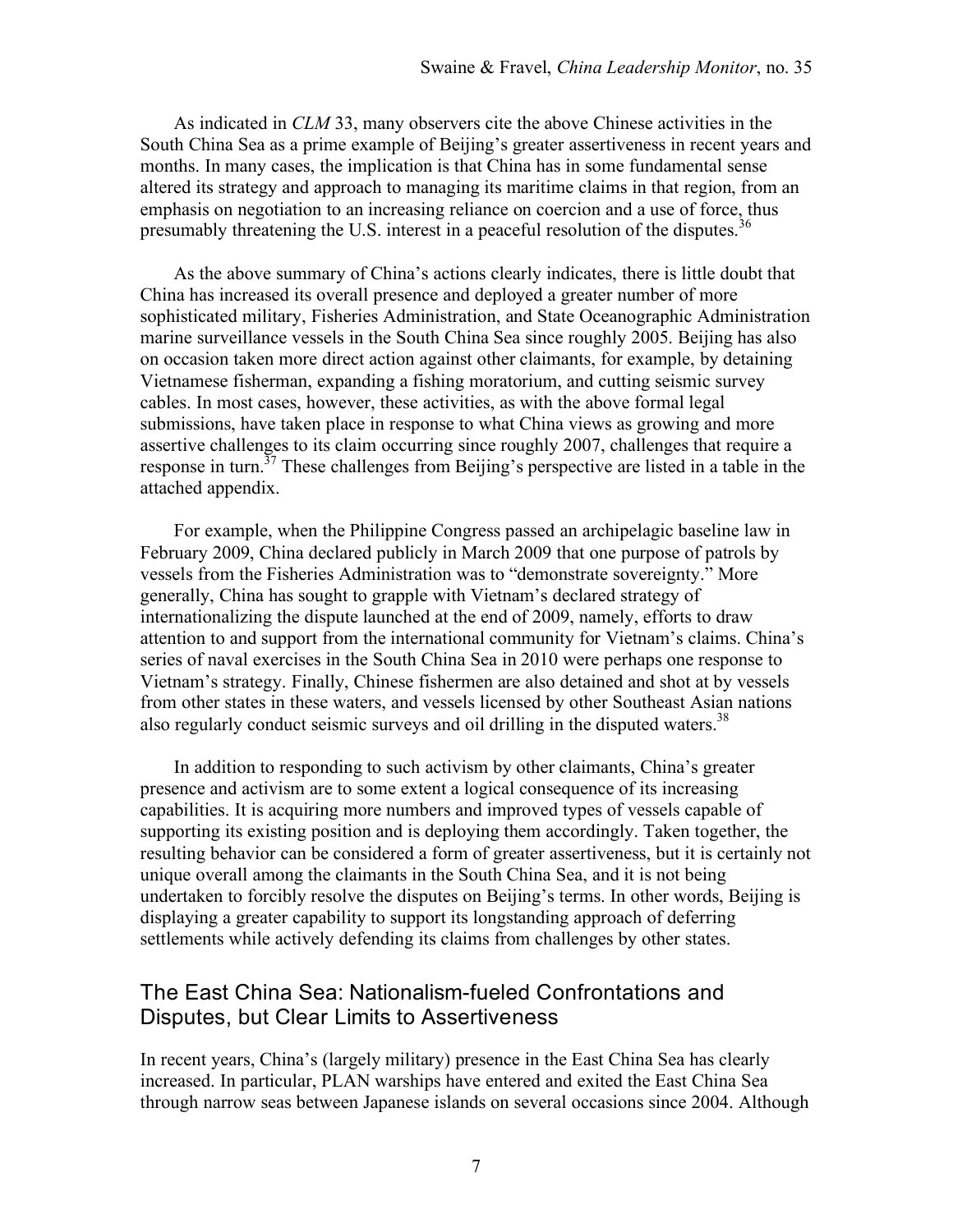such waters are regarded as high seas and thus open for passage under UNCLOS, these transits have been regarded with concern by the Japanese government. Some of these deployments were unprecedented in the number and sophistication of the ships involved, and signaled a clear increase in China's ability to operate naval vessels in a coordinated manner over much further distances from home.<sup>39</sup>

Also, several incidents have occurred between Chinese aircraft or naval vessels and Japanese vessels, some in disputed waters within the East China Sea. For example, in January 2005, Chinese destroyers reportedly crisscrossed the Chunxiao gas and oil fields. When the Japanese protested this and other such deployments of military vessels, "Beijing argued that these were normal exercises in its waters."<sup>40</sup> In 2010, a Chinese helicopter involved in military exercises near Japanese waters buzzed a Japanese naval vessel twice, while a Chinese ship chased a Japanese coast guard vessel that Tokyo says was conducting marine surveys.<sup>41</sup> A similar incident occurred when a Chinese helicopter flew close to a Japanese destroyer in March 2011, prompting a formal Japanese protest.<sup>42</sup> China has also continued drilling in the Kashi/Tianwaitan gas field, which Japan claimed was a violation of the 2008 consensus on joint development in the East China Sea.<sup>43</sup>

In September 2010, Beijing took a very aggressive diplomatic stance toward Tokyo in reaction to Japan's arrest of a Chinese fishing boat captain on suspicion of intentionally ramming his vessel into Japan Coast Guard ships near the disputed Senkaku/Diaoyu Islands. Beijing initially protested the Japanese decision to seize the Chinese fishing vessel and hold the captain and crew, and then markedly intensified its response after Tokyo decided to hold the captain (after releasing the rest of the crew) and announced that it would investigate the incident. China's response included a variety of actions, some quite aggressive.<sup> $44$ </sup> In addition, after Japan released the captain of the Chinese fishing boat, Beijing, rather than moving to defuse the tensions, requested that Tokyo apologize for detaining him and pay compensation. Tokyo refused to apologize, and demanded that China pay for repairs to the Japanese coast guard boats damaged in the collision. $45$ 

As in the case of activities in the South China Sea, many observers regard China's recent actions in the East China Sea, including those in or near areas disputed with Japan, as clearly more assertive than in the past, and even aggressive. Beijing is viewed by some as asserting its military presence in the region in a major way, thereby altering the status quo in potentially troubling directions, with little explanation or warning.46 And China's handling of the September 2010 collision was viewed by many observers as excessive and provocative.

In fact, as in the South China Sea, Chinese behavior again reflects the combined influence of increasing capabilities in support of long-held national objectives and responses to actions regarded as provocative or unprecedented. However, arguably even more than in the case of the South China Sea, China's reaction to at least some activities in the East China Sea involving Tokyo are particularly influenced by strong nationalistic sentiments toward Japan.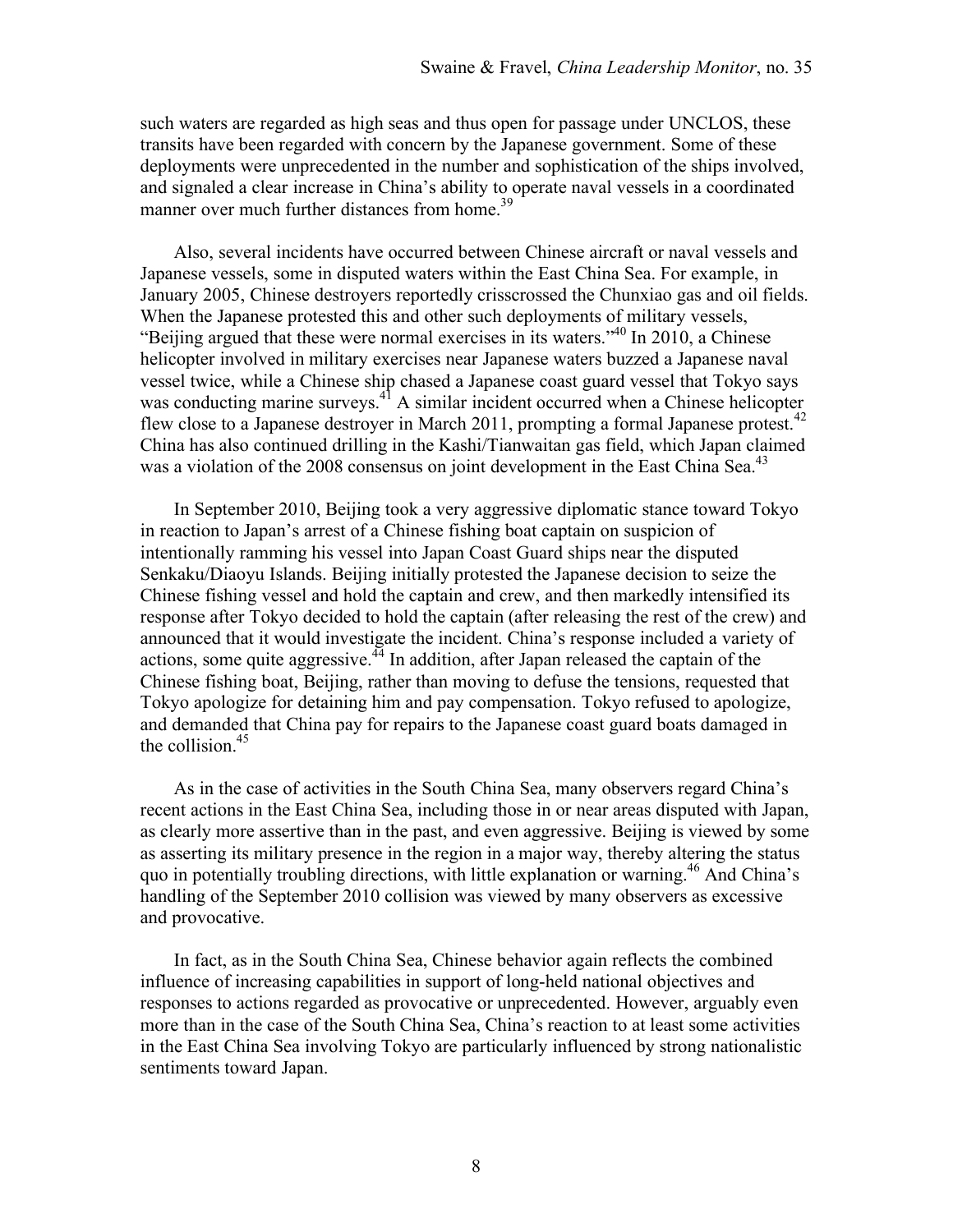Recent PLAN deployments through East China Sea waters near Japanese territory clearly reflect the increasing capacity of China's navy to operate in blue water regions along its periphery. Many of the deployments near Japan have been part of longer voyages into the western Pacific or southward, to the South China Sea and beyond. There is no question that such activities, as with many PLAN actions in other nearby maritime regions, reflect Beijing's desire to employ its growing military capabilities to support its territorial claims in disputed waters, defend its interpretation of its EEZ, and more generally strengthen its presence in the western Pacific, as a sign of its increasing ability to promote its interests in that vital region. $47$ 

Whether one regards such activities as troublingly "assertive" depends on one's assessment of the likely motives and impact of China's actions.<sup>48</sup> Such naval deployments are certainly "modest in scale compared to U.S. naval operations."<sup>49</sup> But they are also altering the distribution of forces in the western Pacific to unpredictable ends, and supporting claims (in the case of the EEZ) that are opposed by many other nations, thereby causing real concern in the U.S. and Japan. At the very least, by bringing more military capabilities into or near disputed waters, such increased deployments could raise the likelihood of incidents or crises, or perhaps even eventually increase China's willingness to employ military force to handle territorial disputes. And this likelihood is increased further, particularly with regard to disputes in the East China Sea, by the fact that acute nationalist sensitivities toward Japan exist among the Chinese public. Such sensitivities can exert significant pressure on China's leaders at critical moments.

China's handling of the September 2010 incident with Japan was not solely an expression of unjustified assertiveness and nationalist pique, however. Although Beijing clearly overreacted, almost certainly in part due to domestic pressure, it was also responding to what it regarded as a clear departure by Japan from the status quo in handling such incidents. According to one deeply knowledgeable observer of Sino-Japanese interactions, precedent (including an incident in 2004 and one in 2008) suggested that Japan would not have detained the Chinese fishing boat captain, but instead would have deported him to China. That is part of why the Chinese reacted so strongly to Japan's actions: because they were unexpected.<sup>50</sup>

More broadly, the response of both China and Japan to specific incidents such as altercations involving gas fields in or near disputed territories and the collision of September 2010 are part of a competitive dynamic involving military and political activities in support of maritime sovereignty claims, made more sensitive by the presence of natural resources and nationalist public pressures. In this ongoing competition, *both sides* appear to engage in assertive behavior at various times, often in response to apparent "provocations."<sup>51</sup>

At the same time, *both sides* exhibit restraint and undertake compromises at times. For example, both countries, but particularly China, also made significant compromises in order to conclude the 2008 agreement on joint development of resources in parts of the East China Sea. (Although, in the case of China, movement toward implementing this agreement has been stymied by domestic nationalist opposition that viewed the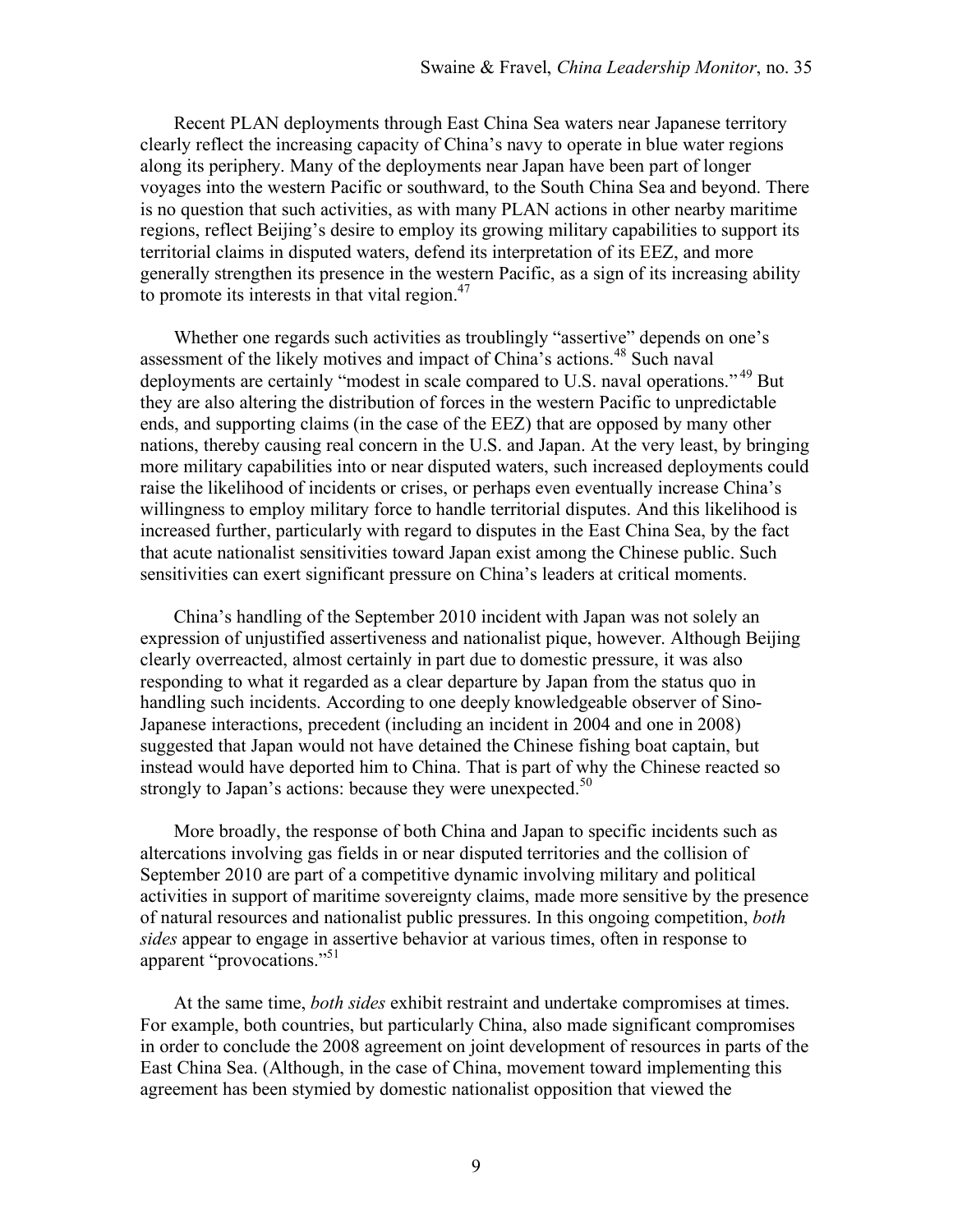agreement as too conciliatory.)<sup>52</sup> Moreover, since 2004, China has tried to prevent Mainland-based activists from traveling to the disputed Senkaku/Diaoyu Islands. Likewise, Japan has engaged in similar behavior in an attempt to contain the potential for escalation.<sup>53</sup>

In addition, China's assertiveness in handling maritime sovereignty and other incidents with Japan continues to remain subject to a larger political and strategic need to maintain or even deepen cooperative relations with Tokyo. It is clearly not in China's interest to allow such incidents to escalate to the point where they can create serious damage to relations with a key economic partner and important geostrategic player in the Asia Pacific. The same holds true for Japan.<sup>54</sup> Hence soon after the September 2010 incident, China and Japan agreed to resume high-level bilateral contacts on a regular basis and reaffirmed the need for cooperation.<sup>55</sup>

As in its approach to the South China Sea, Beijing has not altered its existing strategy in the East China Sea arena, choosing instead to defer settlement and engage in political and diplomatic negotiation while defending its existing claims to disputed territory.<sup>56</sup> At the same time, Beijing's commitment to defend its territorial claims and seek energy resources, combined with its growing military capabilities and strong nationalist sentiments toward Japan, clearly suggest that, as in the South China Sea, managing its behavior in the East China Sea will likely prove increasingly challenging.

## The Exclusive Economic Zone: More Challenges to a (Growing?) U.S. Presence, and a Legal/Diplomatic Effort to Garner Support for a Minority View

#### *Legal and diplomatic statements and submissions*

In addition to the claims discussed above regarding maritime territories, the Chinese government has in recent years presented an interpretation of UNCLOS definitions of the rights of coastal states with regard to their EEZs that is viewed by many observers as both unconventional and assertive. In particular, since the early 2000s, Beijing has publicly set forth a minority viewpoint regarding "the right to draw straight baselines from which the breadth of the territorial sea is measured, the right to exercise innocent passage through the territorial sea by warships, and the right to conduct military surveillance activities in the . . . EEZ of the coastal state."57 Most notably, the Chinese government argues that foreign military vessels must provide prior notification before entering an EEZ and that foreign military activities involving hydrography, surveys, and intelligence-gathering within the EEZ are illegal because they signify hostile intent and thus violate the "peaceful purposes" provisions of UNCLOS.<sup>58</sup>

The United States and an overwhelming majority of other nations do not accept this interpretation, however, arguing instead that such activities are not hostile and hence are not prohibited under UNCLOS. In particular, Washington asserts that although coastal states are granted jurisdiction over environmental and economic resource–related activities within their EEZ, nothing in UNCLOS or state practice restricts military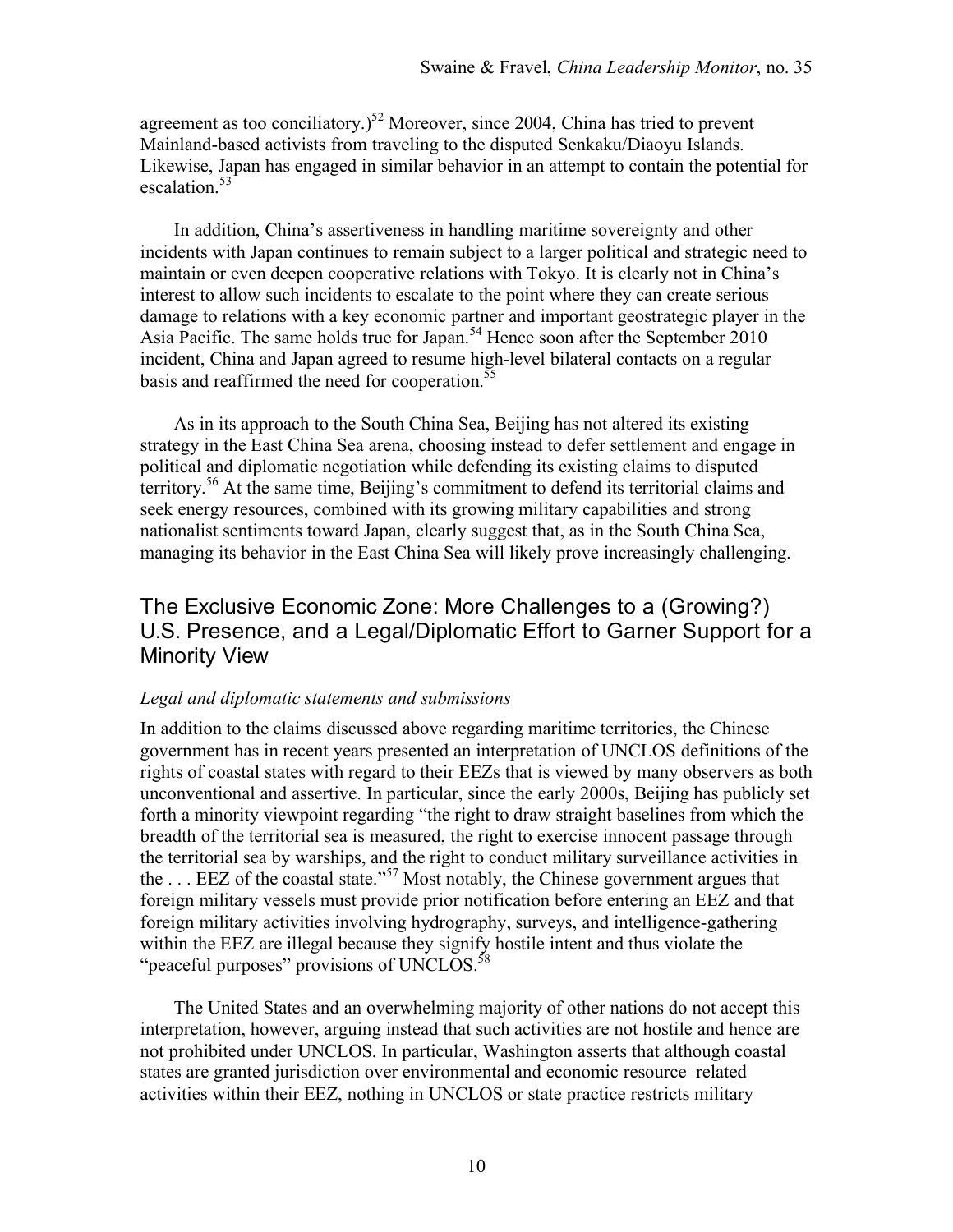activities undertaken with due regard.<sup>59</sup> Hence, some knowledgeable observers believe that Beijing's position, if widely accepted, would result in "increased maritime instability," and thus poses a threat to the status quo in the maritime realm. $60$ 

#### *Activities Presumably Undertaken in Support of China's Claims*

From Beijing's perspective, the above interpretation has provided a legal underpinning to the official statements and actions China has taken over the past decade opposing the activities of U.S. military platforms operating within China's EEZ. Most notably, since late 2000, Chinese naval vessels and aircraft have repeatedly confronted U.S. military surveillance ships and aircraft operating in the waters and airspace of China's  $EEZ<sub>0</sub><sup>61</sup>$ resulting in at least one collision (the so-called EP-3 incident in April 2001) and several near collisions or close-by harassment (including the so-called USNS *Impeccable* and USNS *Victorious* incidents in March and May 2009 in addition to the trailing of the USNS *Bowditch* in 2001 and 2002), and in each case generating serious political crises.<sup>62</sup>

In addition, Chinese officials, and military officers in particular, have identified U.S. reconnaissance in China's nearby waters as one of three obstacles to future positive advances in Sino-American military-to-military exchanges. Although not specifically identified as occurring only in China's EEZ, there is little doubt that Beijing includes U.S. activities in such waters. $63$ 

While many outside observers regard China's physical challenges to U.S. or other foreign military surveillance activities within China's EEZ as a highly significant indication of increased assertiveness, from Beijing's perspective, such activities constitute a legitimate and understandable reaction to what is perceived as hostile behavior. Equally significant, China's more aggressive challenges in recent years were apparently prompted by increases in the tempo and intrusiveness of U.S. surveillance activities within China's EEZ in response to the ongoing modernization of China's naval forces.<sup>64</sup> According to Chinese sources, Beijing repeatedly requested that Washington cease such increasing activities, apparently to no avail.<sup>65</sup>

Such Chinese justifications, whether based on accurate information or not, certainly do not justify often dangerous, close-in interceptions of U.S. aircraft and vessels, including apparent attempts to force U.S. vessels to cease their activities. Even if they are taken in response to enhanced U.S. surveillance along China's coastline (arguably a form of "assertive" behavior in itself), Chinese interceptions can legitimately be regarded as themselves assertive, even aggressive in nature. Again, as in the case of other maritime sovereignty issues, China's increasingly muscular behavior results in part from a combination of an increased capability to act in support of existing policies, combined with need to respond to perceived provocations by others.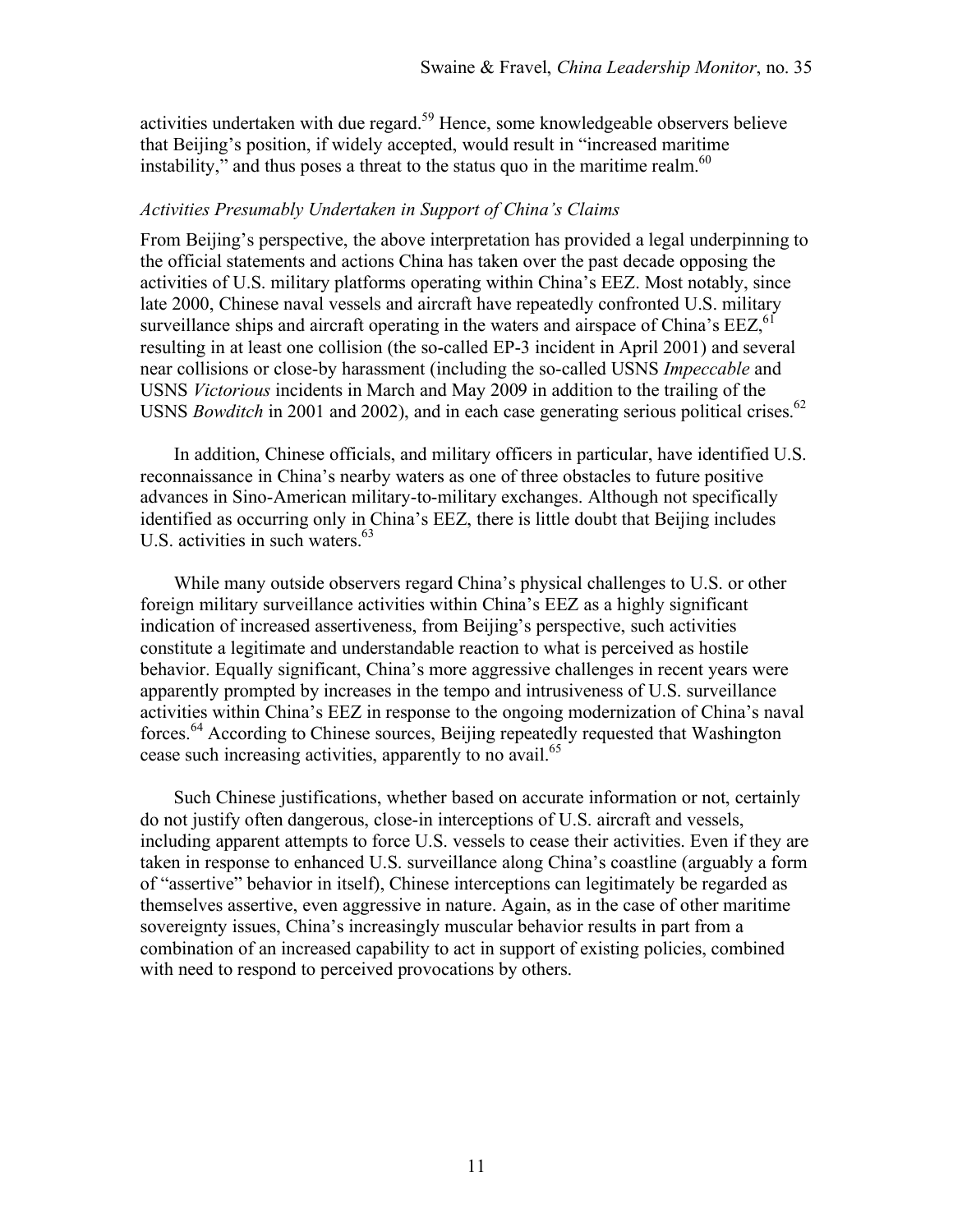# The Yellow Sea: More Verbal Challenges of the U.S. and Allied Military Presence, but Apparently PLA-driven, and Subject to (Civilian?) Limits

The final recent example of apparent Chinese assertiveness in issues of maritime sovereignty involves Chinese statements and actions in response to U.S. and allied military operations in the Yellow Sea near the Korean Peninsula. Most notably, in the summer of 2010, Beijing repeatedly criticized, using increasingly strong language, a joint military exercise ("Invincible Spirit") to be staged by U.S. and Republic of Korea forces in the Yellow Sea near China and the Korean Peninsula, despite the fact that the exercise would occur in international waters, and that similar exercises have been held in the past without such Chinese protest.<sup>66</sup> The U.S./allied exercises were intended as a signal of resolve and deterrence toward Pyongyang in the aftermath of the sinking of a South Korean frigate (the *Cheonan*) in disputed waters near the peninsula on March 26, 2010.<sup>67</sup>

In addition, Beijing also held several military exercises in the East China Sea and Yellow Sea, in the months of June and September 2010, respectively. Although described officially as "routine," these actions were interpreted by some observers as unprecedented in nature and a direct Chinese response to the U.S.-ROK military exercises.<sup>68</sup> Some observers also pointed to visits by two very senior PLA officers (deputy chairmen of the Central Military Committee) to the Shenyang Military Region and the North Sea navy base near the Yellow Sea in June 2010 as another indication of China's response to the U.S. and South Korean exercises.<sup>69</sup>

In this instance, Beijing's diplomatic statements were clearly triggered by U.S. and allied actions. In particular, the Chinese leadership apparently regarded the U.S./allied exercises in summer and fall 2010 as a potential threat to stability on the increasingly tense Korean Peninsula. They clearly did not agree with Washington and Seoul that such actions would stabilize the situation. Hence, from such a perspective, China's behavior might be viewed as a one-time reaction to a tense situation. However, as indicated in endnote 68, Beijing's increasingly strong diplomatic protest in this case was apparently not limited to the Yellow Sea. It specified opposition to foreign military vessels or planes operating "in China's *coastal* waters" [authors' emphasis]. The location of this area was not defined. Specifically, it is unclear, based on the official Chinese Foreign Ministry statements, whether Beijing was cautioning against exercises within its EEZ, or sought to include waters beyond its EEZ. Yet the very general language employed in the June and July statements strongly suggested that Beijing was objecting at that time to the exercises based solely on their proximity to China (i.e., in undefined coastal waters), and not just because the exercises might occur in China's EEZ. Moreover, the linkage in the official statements made between "coastal waters" and "China's security interests" suggests that Beijing's concern was not solely based on the tense situation on the Korean Peninsula. Indeed, this more general threat perception is suggested by unofficial explanations for China's protest to the exercises provided at the time by serving Chinese military officers.<sup>70</sup> However, in November 2010, Beijing issued official statements objecting only to "any military activities conducted within China's EEZ without receiving permission."71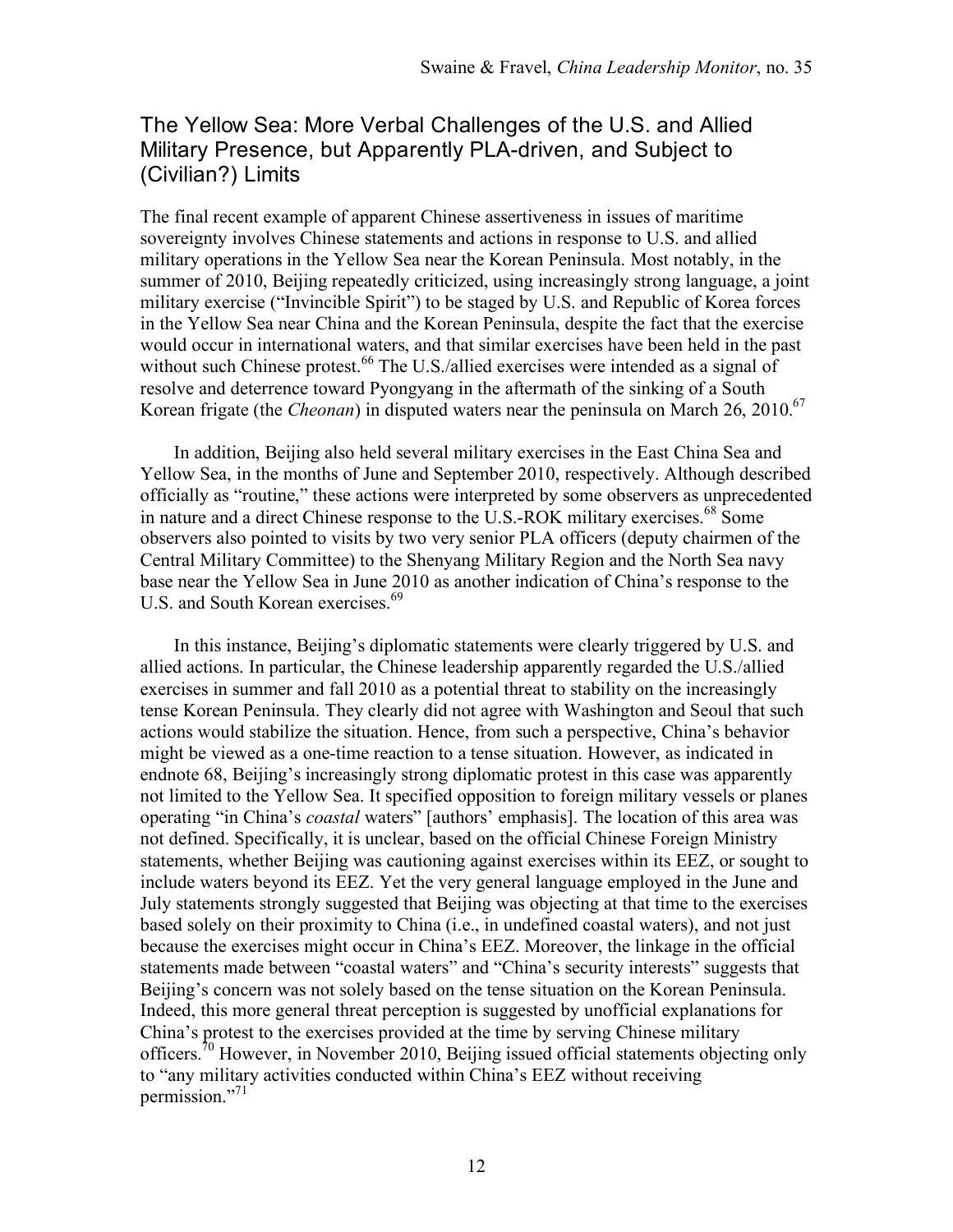What explains such variations in official statements? It appears that a combination of public attention generated by China's unofficial media, along with commentary on the issue by retired military officers, and statements by senior generals, pushed the PRC Ministry of Foreign Affairs (MFA) to adopt the increasingly strong language noted above to protest the U.S./allied exercises, and to characterize China's objections on the basis of activities to occur in its "coastal waters" and not its EEZ. In early June, *Huanqiu Shibao*  (Global Times), a newspaper with tabloid-like qualities, published a report from the Yonhap News Agency about upcoming U.S.-South Korean exercises in the Yellow Sea and then interviewed several Chinese military commentators, who described them as provocative. The report did not state where in the Yellow Sea the exercises would occur. It also published an editorial which stated that "emotionally, the Chinese people cannot accept the presence of the U.S. aircraft carrier in the Yellow Sea." The following day, the paper published the results of an online poll from its website, in which more than 96 percent of respondents agreed that the exercises "pose[d] a threat to China."<sup>72</sup>

In the weeks that followed, the story spread and additional military commentators like retired Major General Luo Yuan began to weigh in, expressing opposition to the exercise. Although the MFA on June 22 used moderate phrasing, stating that they were "following the development closely," the PLA Deputy Chief of Staff (Ma Xiaotian) used much stronger language on July 1 during what appeared to be an impromptu interview on Phoenix Television. He asserted that Beijing was not merely "concerned" about the exercises, but "extremely opposed" (*feichang fandui*, 非常反对) to them because they were "close to Chinese territorial waters."<sup>73</sup>

In a statement on July 6, Foreign Ministry Spokesperson Qin Gang stated, "We have taken note of the remarks of Deputy Chief of General Staff Ma Xiaotian. We will follow closely the situation and make further statements accordingly."74 Two days later, the Foreign Ministry Spokesperson Qin Gang used much stronger language that appeared to endorse the position articulated by Ma Xiaotian. He stated that China "resolutely opposed" (*jianjue fandui*, 坚决反对) the presence of "foreign ships" in the Yellow Sea and "other coastal waters [*jinhai*, 近海]" that would influence "China's security interests."75 In addition, in the above-noted statement of July 15, Foreign Ministry Spokesperson Qin Gang also stated: "The Chinese public has also voiced their strong feelings. We will closely follow the developments of the situation."<sup>76</sup>

Taken together, the above contextual factors suggest that although China was again reacting to what were viewed as potentially dangerous and provocative actions by others (in the form of nearby military exercises), it was also being more broadly assertive by couching its objection within a larger official stance of opposition to the conduct of any activities affecting China's security and interests taking place in coastal waters (which overlap considerably with China's EEZ). The episode was also propelled by the role of the media in stoking public opinion, which created an opportunity for military commentators to speak out on the issue, culminating in Ma Xiaotian's July 1 interview.

However, China appeared to clarify its position in November 2010, in response to a further escalation of the situation on the Korean Peninsula. After North Korea shelled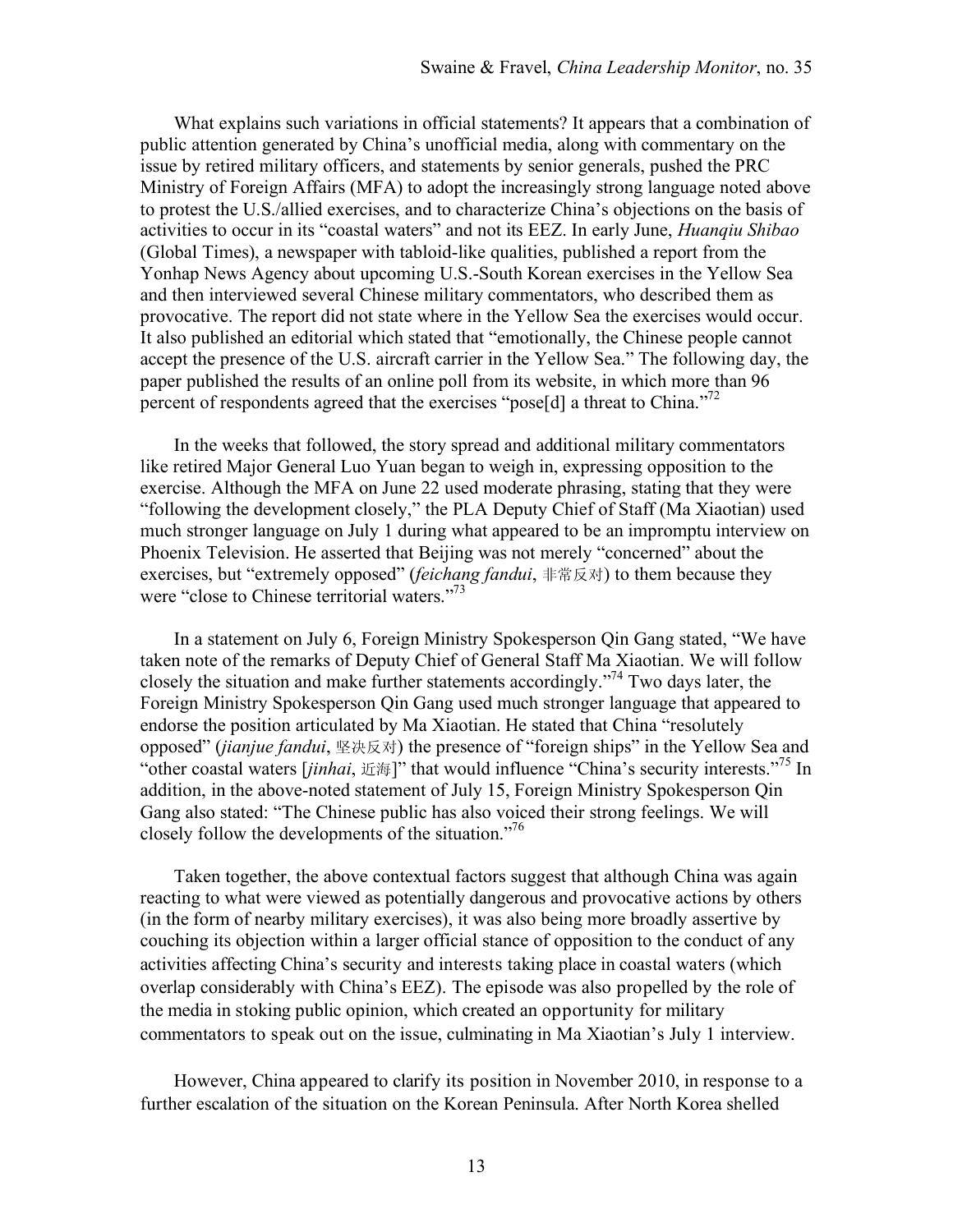South Korea's Yeonpyeong Island, killing several persons, and the U.S. and South Korea announced additional military exercises in response (which included the participation of a U.S. carrier), Beijing issued the abovementioned statement protesting only "any military activities conducted within China's EEZ without receiving permission."<sup>77</sup>

As suggested above, this focus on China's EEZ appeared to constitute a more clearly defined and perhaps more legally defensible position. It also reflected some moderation from the stance taken in July. Beijing (or at least the Foreign Ministry) probably calculated that a repeat of the "maximalist" position presented in the summer would have proven excessively provocative to Washington and Seoul in that instance, given North Korea's clear provocation, and the anger felt in the U.S. and South Korea over Beijing's earlier prevarications concerning Pyongyang following the *Cheonan* incident.

## Conclusions and Prospects

The foregoing analysis indicates that interpreting recent Chinese assertiveness with regard to maritime sovereignty claims and maritime periphery defense is by no means a simple and straightforward matter. On the broadest level, regarding its disputed territorial claims, in the past few years, China has not altered it basic, longstanding two-sided strategy of a) avoiding conflict while deferring the resolution of difficult disputes (such as those in the East China Sea and South China Sea) in favor of negotiation and cautious management (sometimes involving notable concessions), while b) maintaining a resolute defense against perceived attempts by others to undermine China's diplomatic, legal, political, economic, and military position.

The first half of this strategy means that whatever assertive actions China might have taken concerning its maritime sovereignty claims, such actions have not constituted unilateral attempts to resolve a particular issue by force or otherwise reject a preference for negotiation. When possible, Beijing has attempted to maintain an emphasis on bilateral negotiation and avoid conflict.<sup>78</sup>

Apart from the 2008 consensus agreement for developing resources in the East China Sea, Beijing has not compromised in any outstanding territorial or maritime sovereignty dispute since it resolved the conflict with Russia over Heixiazi Island at the confluence of the Amur and Ussuri rivers in 2004. At the same time, China has demonstrated a growing willingness and ability to affirm its claims and to support its claims in new ways, in large part via an enhanced physical presence and more clearly defined legal and diplomatic statements. As shown above, this greater assertiveness stems from a variety of sources, including: 1) a greater ability to deploy more-numerous and in some cases more-capable air and naval assets of various types (both military and especially civilian) into or near disputed areas, thus increasing China's capability and willingness to defend its interests; 2) the emergence of new, more diverse, and highly active popular and elite media, along with a greater level of media freedom to comment on maritime sovereignty issues, thus increasing the speed, scope, and intensity of public scrutiny paid to disputes, resulting in greater pressure on China's leaders; and 3) a more active stance (or specific "provocations," from Beijing's perspective) by claimants and/or other foreign entities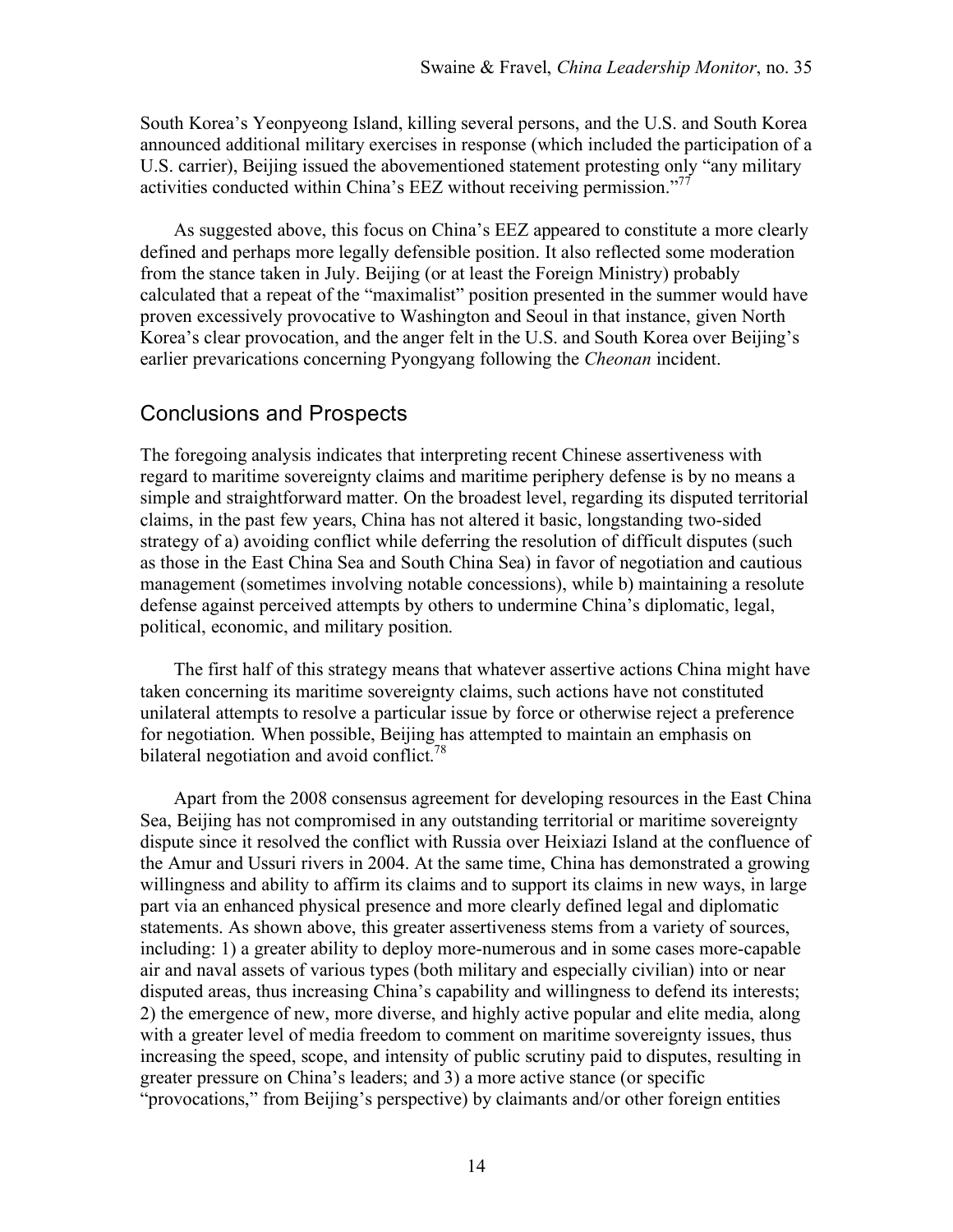operating in China's claimed territorial waters, EEZ, or even coastal waters beyond the EEZ, thus prompting what Beijing regard as a logical and necessary response, in order to defend its policies and prevent an adverse change in the status quo.<sup>79</sup>

In addition, the intensity of Beijing's response (as well as, in some cases, actions that precipitate assertive government actions by both sides, as in the September 2010 Sino-Japanese boat collision) are increasingly influenced by the more assertive behavior of growing numbers of subordinate governmental actors or even some nongovernmental or quasi-governmental actors, such as oil companies, fishermen, scientists, five maritime law enforcement agencies, and local governments. As we have seen, the Chinese military in particular is probably taking a more active and assertive stance toward maritime sovereignty issues, via both official and unofficial statements in the media and through the exercise of a quasi-independent level of control over many of the operational aspects of China's military presence in the western Pacific.<sup>80</sup>

In looking toward the future, and taken as a whole, the above analysis suggests that China's longstanding and deep-rooted two-sided approach to dealing with maritime sovereignty disputes is unlikely to change significantly in the near to medium term. Nonetheless, increases in China's strength relative to other powers in the western Pacific (including, perhaps, the United States), combined with the emergence of more-assertive actors not entirely controlled by the central civilian government (including, most likely, /`the military), a more open and active media, and rising levels of national selfconfidence will together almost certainly increase the number and intensity of troublingly assertive behaviors by Beijing along its maritime periphery. Since most other countries involved in maritime disputes are much weaker than China, most of these incidents will be diplomatic and not military in nature. However, the potential for rapid escalation in some cases, and the arguably growing possibility that the U.S. might intervene militarily if coercion or conflict results, suggests that growing Chinese assertiveness over maritime sovereignty issues is arguably one of the most important potential causes of serious confrontation or even conflict between the U.S., allied powers, and China over the coming years.

## Appendix:

## Timeline of Actions of South China Sea Claimants Other than China

| Date | Action |
|------|--------|
|------|--------|

- 2006–2007 Vietnam increases offshore petroleum exploration projects in waters claimed by China.
- January 2007 The Fourth Plenum of the Vietnam Communist Party's Central Committee adopts a resolution mandating the development of a national 'Maritime Strategy Towards the Year 2020.' The strategy envisions that maritime industries, especially fishing and petroleum, would account for 55 percent of GDP in 2020, up from 48 percent in 2005.
	- April 2007 Vietnam elevates Trường Sa (Spratly Island) to the level of a "township"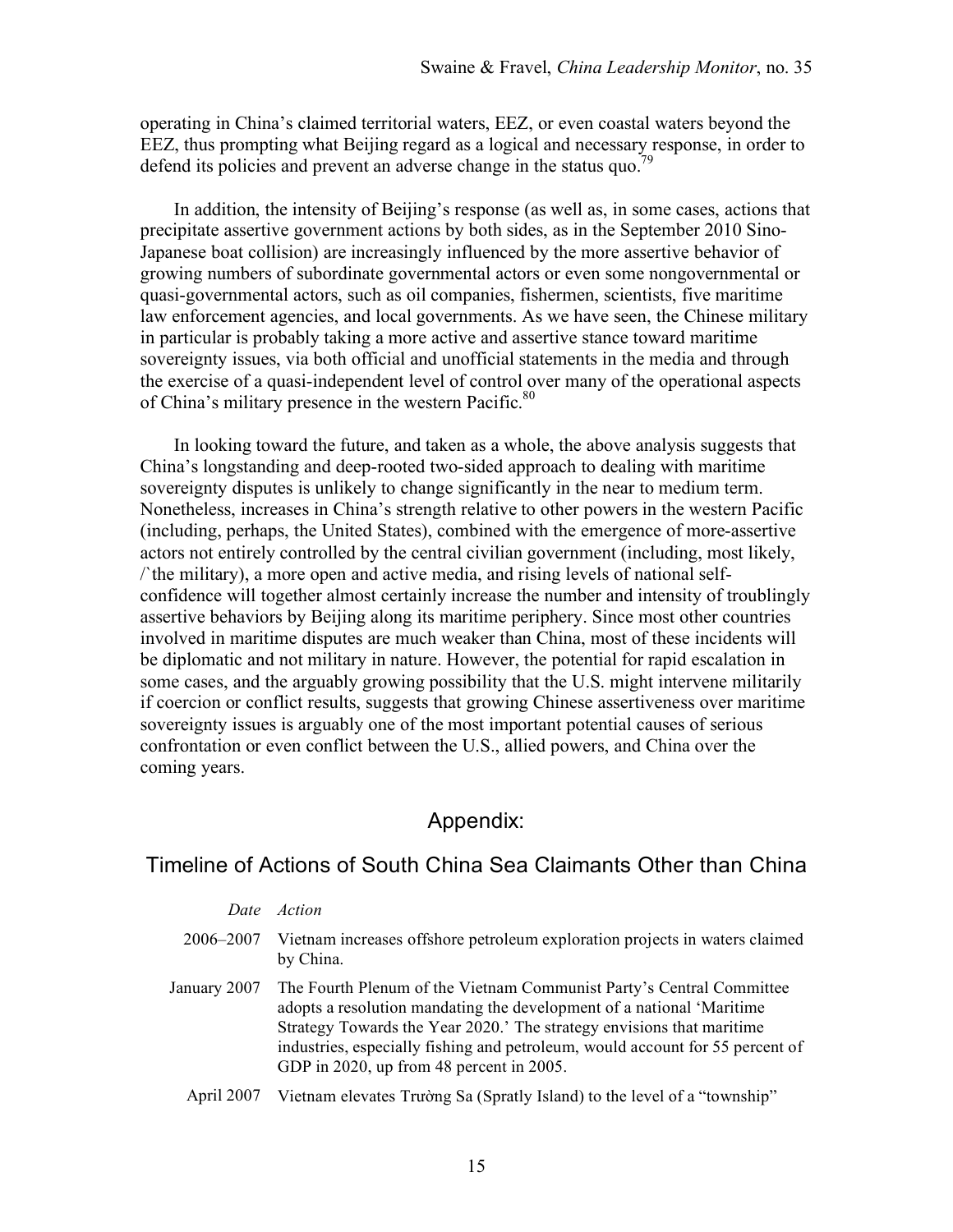under the Trường Sa District.

- November 2007 The Philippine legislature begins debate on an archipelagic baselines law, which includes 53 features from the Spratlys as part of the Philippine archipelago.
	- June 2008 The 2004 joint seismic survey agreement with the Philippines and Vietnam expires, dashing China's hopes for "joint development" (Deng Xiaoping's guideline for managing these disputes).
	- February 2009 The Philippine legislature passes an archipelagic baseline law that includes claims to some of the Spratlys. The bill is signed into law in March 2009.
		- March 2009 Malaysian Prime Minister Badawi makes a public visit to Swallow Reef, a feature in the South China occupied by Malaysia, to demonstrate Malaysia's own claim.
- November 2009 Vietnam's foreign ministry hosts a large international academic conference on the South China Sea to launch its campaign to "internationalize" the dispute.
- December 2009 The number of Vietnamese fishing vessels sheltering in the Paracel Islands, controlled by China since 1974, increases (many are detained by China).
	- January 2010 Vietnam assumes the rotating chairmanship of ASEAN and begins a public effort to build consensus within ASEAN on the South China Sea.
	- March 2010 The Vietnamese prime minister makes a public visit to one of the Vietnamese-held Spratly Islands to demonstrate Vietnam's claim.
	- April 2010 Approximately 20 Vietnamese fishing and coast guard vessels surround a Chinese Fisheries Administration patrol vessel.
	- July 2010 The United States and 11 other countries express concern about the situation in the South China Sea during the annual meeting of the ASEAN Regional Forum.
- November 2010 Vietnam's foreign ministry hosts a second international academic conference on the South China Sea.
- February 2011 The Philippines begins a seismic survey in the waters near Reed Bank.
	- April 2011 The Philippines submits a *note verbale* to the UN contesting China's claims from its May 2009 note to the UN.
	- March 2011 Vietnam begins seismic surveys in waters claimed by China
		- June 2011 Five legislators from the Philippines visit Thitu Island
		- June 2011 Vietnam holds live-fire naval exercises in the South China Sea.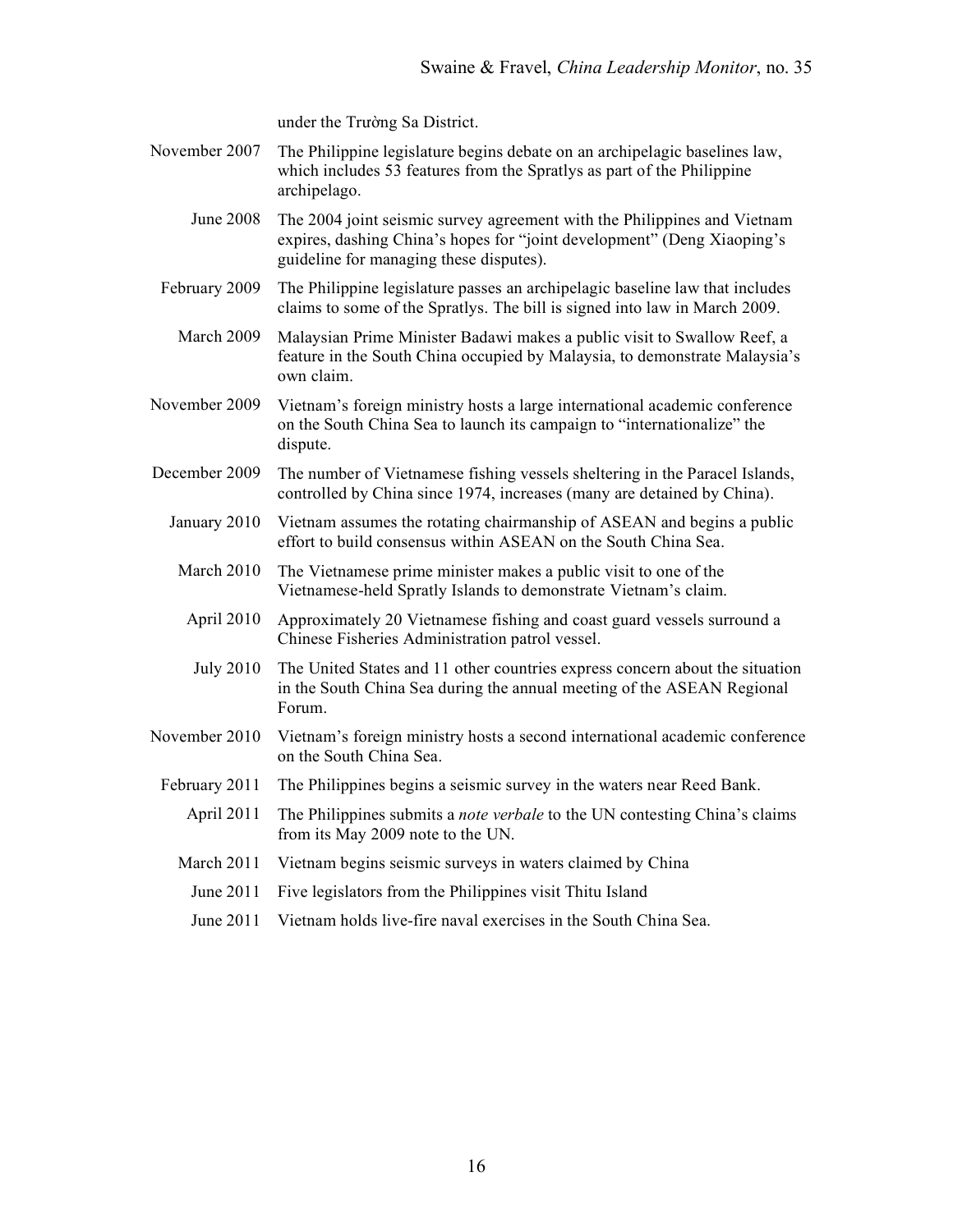### **Notes**

 $\overline{a}$ 

<sup>1</sup> In this issue, we are privileged to have M. Taylor Fravel of MIT, one of the leading experts on China's behavior with regard to territorial issues, serve as co-author. His books include *Strong Borders, Secure Nation: Cooperation and Conflict in China's Territorial Disputes* (Princeton, 2008). <sup>2</sup> M. Taylor Fravel, "China's Strategy in the South China Sea," *Contemporary Southeast Asia*

(forthcoming): The basis for the PRC's claims in the South China Sea is a statement that Zhou Enlai issued in 1951 during the peace treaty negotiations with Japan, which declared China's sovereignty over the Paracel and Spratly islands, the two archipelagos that are disputed in the South China Sea. Claims to these islands were re-affirmed in September 1958, when China claimed rights to territorial waters during the Jinmen crisis. The claim was codified by the National People's Congress (NPC) in 1992, when the islands were included in the text of the *Law of the People's Republic of China on the Territorial Waters and the Contiguous Zone* that was passed to claim maritime rights under UNCLOS*.* In 1996, China issued a declaration on the baselines of its territorial sea, which established baselines for the Paracel (Xisha) Islands, and in 1998, the NPC codified China's claim to EEZs from its land features. Thus, China claims the islands and other features in the South China Sea and also claims maritime rights based on its claim to these land features.

<sup>3</sup> The first two documents are, respectively, People's Republic of China, *Note Verbale* to the Secretary General of the United Nations with regard to the joint submission made by Malaysia and Viet Nam to the Commission on the Limits of the Continental Shelf, CML/17/2009, May 7, 2009

(http://www.un.org/Depts/los/clcs\_new/submissions\_files/mysvnm33\_09/chn\_2009re\_mys\_vnm\_e.pdf, hereafter referred to as "PRC, *Note Verbale* May 2009") and People's Republic of China, "Preliminary Information Indicative of the Outer Limits of the Continental Shelf Beyond 200 Nautical Miles of the People's Republic of China," May 11, 2009

(http://www.un.org/Depts/los/clcs\_new/submissions\_files/preliminary/chn2009pre

liminaryinformation english.pdf; henceforth cited as "PRC, 'Preliminary Information'"). This preliminary submission constitutes a statement of intention to submit continental shelf applications and provide initial information supporting such claims. The third document is People's Republic of China, *Note Verbale* to the Secretary-General of the United Nations with regard to the Republic of Philippines' Note Verbale No.000228, CML/8/2011, April 14, 2011 (hereafter shortened to "PRC, *Note Verbale* April 2011"). English translation at http://www.un.org/Depts/los/clcs\_new/submissions\_files/vnm37\_09/chn\_2011\_re\_phl\_e.pdf; Chinese version available at http://www.un.org/Depts/los/clcs\_new/submissions\_files/vnm37\_09/chn\_

2011\_re\_phl.pdf. <sup>4</sup> "Foreign Ministry Spokesperson Jiang Yu's Regular Press Conference on January 5, 2010," Ministry of Foreign Affairs of the People's Republic of China, January 6, 2010, http://www.fmprc.gov.cn/eng/xwfw/ s2510/2511/t650054.htm; "Foreign Ministry Spokesperson Hong Lei's Regular Press Conference on February 1, 2011," Ministry of Foreign Affairs of the People's Republic of China, February 2, 2011, http://www.fmprc.gov.cn/eng/xwfw/s2510/2511/t792082.htm; and "Foreign Ministry Spokesperson Jiang Yu's Regular Press Conference on March 24, 2011," Ministry of Foreign Affairs of the People's Republic of China, March 25, 2011, http://www.fmprc.gov.cn/eng/xwfw/s2510/t810015.htm.<br><sup>5</sup> Robert Beckman, "South China Sea: How China Could Clarify its Claims," RSIS Commentary no.

116/2010, September 16, 2010, http://www.rsis.edu.sg/publications/Perspective/RSIS1162010.pdf; Yang Fang, "China's Position on the South China Sea: Problems and Progress," RSIS Commentary no. 162/2010, December 2, 2010, http://www.rsis.edu.sg/publications/Perspective/RSIS1162010.pdf. For a list of documents that China has submitted to the UN relating to its maritime sovereignty claims, see http://www.un.org/Depts/los/LEGISLATIONANDTREATIES/STATEFILES/CHN.htm. <sup>6</sup> PRC, "Preliminary Information" (see note 3, above).

 $\frac{7}{1}$  "China has indisputable sovereignty over the islands in the South China Sea and the adjacent waters, and enjoys sovereign rights and jurisdiction over the relevant waters as well as the seabed and subsoil thereof. China's sovereignty and related rights and jurisdiction in the South China Sea are supported by abundant historical and legal evidence. . . . Since 1930s, the Chinese Government has given publicity several times the geographical scope of China's Nansha Islands and the names of its components. China's Nansha Islands is therefore clearly defined. In addition, under the relevant provisions of the *1982 United Nations Convention on the Law of the Sea*, as well as the *Law of the People's Republic of China on the Territorial*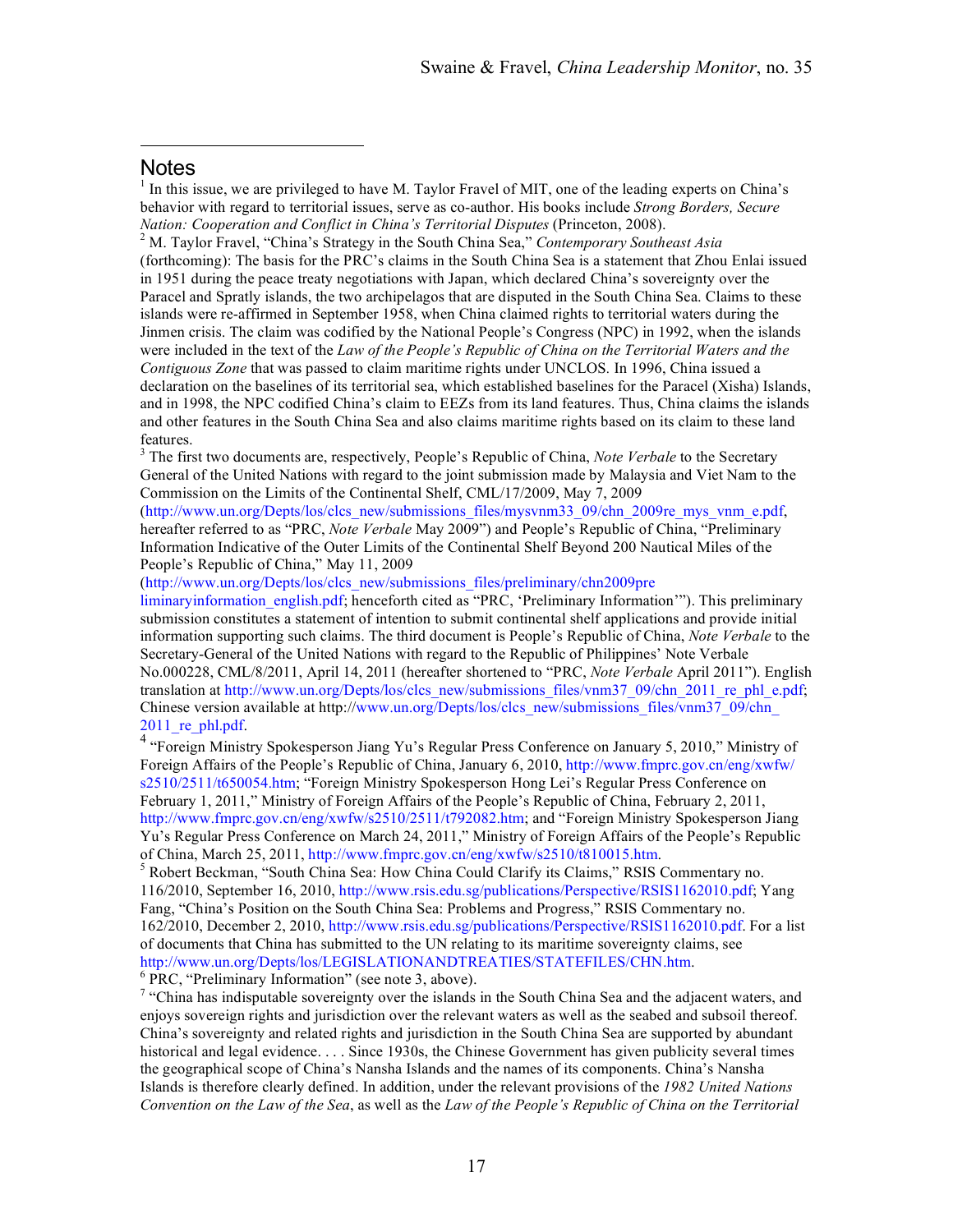*Sea and the Contiguous Zone (1992)* and the *Law on the Exclusive Economic Zone and the Continental Shelf of the People's Republic of China (1998)*, China's Nansha Islands is fully entitled to Territorial Sea,

 $\frac{9}{9}$ Beckman, in "South China Sea" (see note 5, above), states: "What some observers regard as particularly significant is that this is apparently the first time China attached the map to an official communication to the UN. This has led some to conclude that China is officially claiming all the waters within the u-shaped line as its territorial or historic waters, a position which is contrary to the 1982 Law of the Sea Convention (UNCLOS)."

<sup>10</sup> M. Taylor Fravel, "China's Behavior in Its Territorial Disputes: Past, Present, and Future," unpublished paper, February 2011.<br><sup>11</sup> Fravel, "China's Strategy" (see note 2, above). Pursuant to Article 76 of UNCLOS, coastal states are able

to claim extended continental shelves (ECS) beyond 200 nautical miles (the breadth of the EEZ). They were asked to submit technical information on their ECS claims to UNCLOS's Commission on the Limits of the Continental Shelf (CLCS) by May 13, 2009. Vietnam and Malaysia submitted a joint claim in the South China Sea on May 6, 2009, and Vietnam submitted an additional separate claim on May 7, 2009. China sent two *notes verbales* to the UN repudiating the claims of Vietnam and Malaysia, which were then rebutted by Vietnam and Malaysia in similar notes. The Chinese notes were virtually identical in content, and bore nearly identical titles. They were the aforementioned PRC, *Note Verbale* May 2009, and People's Republic of China, Note Verbale to the Secretary-General of the United Nations with regard to the submission made by Viet Nam to the Commission on the Limits of the Continental Shelf, CML/18/2009, May 7, 2009, http://www.un.org/Depts/los/clcs\_new/submissions\_files/mysvnm33\_09/chn\_2009re\_mys vnm\_e.pdf. For all correspondence related to the joint Malaysia-Vietnam claim, see

http://www.un.org/Depts/los/clcs\_new/submissions\_files/submission\_mysvnm\_33\_2009.htm; for all correspondence related to Vietnam's independent claim, see

http://www.un.org/Depts/los/clcs\_new/submissions\_files/submission\_vnm\_37\_2009.htm. See also United Nations Convention on the Law of the Sea (UNCLOS), concluded December 10, 1982 (entered into force November 16, 1994), 1833 UNTS 3; 21 ILM 1261 (1982) http://www.un.org/Depts/los/convention\_ agreements/texts/unclos/closindx.htm.<br><sup>12</sup> PRC, "Preliminary Information.". Originally, on May 13, 1999, countries were given a 10-year window

to submit claims for ECS. However, China and others pressed to extend the deadline, and after some negotiation, states were also allowed to merely submit preliminary information indicating their intent to apply and then submit full applications at a later, unspecified date. See Jiang Huai: "Outer Continental Shelf: Last Space for 'Blue Land-Grab'," *Shijie Zhishi*, April 16, 2009, pp. 52–54, OSC

CPP20090518671002.<br><sup>13</sup> PRC, *Note Verbale* April 2011.

 $\overline{a}$ 

<sup>14</sup> Fravel, "China's Behavior" (see note 10).<br><sup>15</sup> Fravel, "China's Strategy." As Fravel states: "China claims the islands and other features in the South China Sea and also claims maritime rights based on its claim to these land features. These claims are usually expressed in the language "China has indisputable sovereignty over the Spratly Islands (or South China Sea islands) and adjacent waters." Also see "Foreign Ministry Spokesperson Qin Gang's Remarks on Malaysian Prime Minister Claiming Sovereignty Over the Danwan Reef," Ministry of Foreign Affairs of the People's Republic of China, March 6, 2009,

http://www.fmprc.gov.cn/eng/xwfw/s2510/2535/t541186.htm; "Foreign Ministry Spokesperson Jiang Yu's Regular Press Conference on January 24, 2008," Ministry of Foreign Affairs of the People's Republic of China, January 25, 2008, http://www.fmprc.gov.cn/eng/xwfw/s2510/2511/t402972.htm; Ministry of Foreign Affairs of the People's Republic of China, "The Issue of South China Sea," June 2000, English translation available at http://www.fas.org/news/china/2000/china-000600.htm; Mingjiang Li, "Reconciling Assertiveness and Cooperation? China's Changing Approach to the South China Sea Dispute," *Security Challenges*, vol. 6, no. 2 (Winter 2010), 49–68,

http://www.securitychallenges.org.au/ArticlePDFs/vol6no2Mingjiang.pdf; and Jianming Shen, "China's Sovereignty over the South China Sea Islands: A Historical Perspective," *Chinese Journal of International Law*, no. 1 (2002), http://chinesejil.oxfordjournals.org/content/1/1/94.full.pdf.

Exclusive Economic Zone (EEZ) and Continental Shelf." PRC, *Note Verbale* April 2011.<br><sup>8</sup> Robert Beckman, "Islands or Rocks? Evolving Dispute in South China Sea," RSIS Commentary no.<br>75/2011, May 10, 2011, http://www.rsis.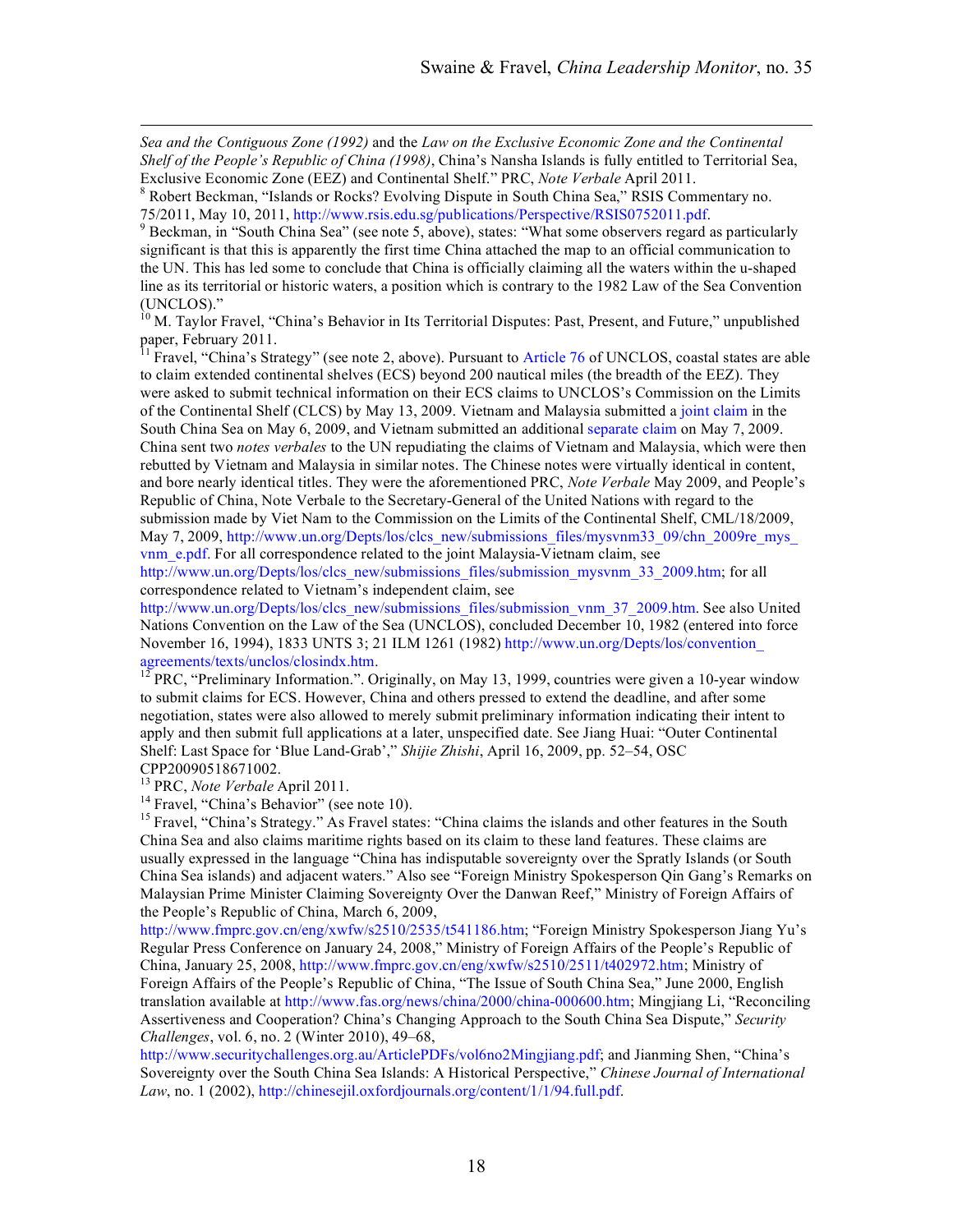<sup>16</sup> An online search of both the English and Chinese websites of the PRC Ministry of Foreign Affairs revealed no similar phrase. A search for the phrase 主权权利和管辖权 ("sovereign rights and jurisdiction") yielded only references to China's stance with regard to the Chunxiao oil and gas fields in the East China Sea, and a conference on the Arctic.<br><sup>17</sup> For example, as Beckman states, "The Note contains no language suggesting that China claims that all

the waters inside the dotted-line are its territorial waters or historic waters, or that it has any historic rights in the waters inside the dotted-line. This suggests that China's claim is only to the islands inside the dottedline, and to the maritime zones that can be generated from such islands, a position consistent with UNCLOS." See Robert Beckman, "South China Sea: Worsening Dispute or Growing Clarity in Claims?" RSIS Commentary no. 90, August 16, 2010,<br>http://www.rsis.edu.sg/publications/Perspective/RSIS0902010.pdf.

 $h<sup>18</sup>$  It is likely that no state would be able to claim a continental shelf from features in the Spratly Islands, because the shelf drops off quickly from features in the islands. That is why none of the other claimants claimed such rights *from the islands* in their 2009 submission to the UN.

<sup>19</sup> UNCLOS uses the term "adjacent" to define the "territorial sea," and that territorial sea can be established at a breadth up to 12 nautical miles. The terms "sovereign rights" and "jurisdiction" come directly from the UNCLOS section on the EEZ, where they are also connected with "the seabed and subsoil." The term "sovereign rights" and "seabed and subsoil" used in the *note verbale* also are found in the UNCLOS section on the Continental Shelf. See United Nations Convention on the Law of the Sea (UNCLOS), concluded December 10, 1982 (entered into force November 16, 1994), 1833 UNTS 3; 21 ILM 1261 (1982) http://www.un.org/Depts/los/convention\_agreements/texts/unclos/closindx.htm. Also see Beckman, "South China Sea: Worsening?" (note 17, above).<br><sup>20</sup> According to Article 121(3) of UNCLOS (see preceding note), if an island is a rock "which cannot"

sustain human habitation or economic life of [its] own [it] shall have no exclusive economic zone or continental shelf." At the same time, this UNCLOS article does not state that such a "rock" cannot be claimed as the sovereign territory of a state or that its adjacent 12-mile waters cannot be claimed as territorial waters. As indicated, many of the land features in the South China Sea fit into this category. It is not clear whether China claims sovereignty over any such "rocks," much less an EEZ/ECS extending from them. That said, China has made at least one other submission to UNCLOS, again in response to a submission by another nation (in this case Japan), suggesting that it accepts the notion, defined in Article 121(3), that uninhabited rocks *cannot* be used as a basis for claims to an EEZ or an ECS. See People's Republic of China, "Note Verbale to the Secretary-General of the United Nations with Reference to Japan's Submission to the Commission on the Limits of the Continental Shelf," November 12, 2008, CML/2/2009, February 6, 2009, http://www.un.org/Depts/los/clcs\_new/submissions\_files/jpn08/chn\_6feb09\_e.pdf. Also see People's Republic of China, "Proposal for the inclusion of a supplementary item in the agenda of the nineteenth Meeting of States Parties," May 21, 2009, http://daccess-dds-

ny.un.org/doc/UNDOC/GEN/N09/346/61/PDF/N0934661.pdf?OpenElement. As Beckman states, given this Chinese precedent, the other claimants in the South China Sea "are likely to maintain that this argument should also apply to the small geographic features in the Spratly Islands as well." Beckman, "Islands or Rocks?" (see note 8).

<sup>21</sup> Of course, because such hypothetical EEZs overlap with the claims of other states, China would be

bound by UNCLOS to reach a fair resolution on the disputed areas.<br><sup>22</sup> Fravel buttresses this interpretation by stating: "When China issued its territorial waters baselines in 1996, it drew baselines around the Paracels but not the Spratlys. Although unnoticed at the time, this act suggests that China intends to proceed with its claims in the South China Sea through UNCLOS. If the 'nine-dotted line' represented historic waters or anything other than a claim to the islands contained within the line, then China would have no need to draw baselines around the Paracels or claim an EEZ [from those baselines]." Fravel, "China's Behavior." At the same time, as Fravel also states, "the unwillingness or inability of the Chinese government to define the line . . . allows various actors within China to define the line as representing territorial waters, historic waters, or customary waters." Fravel, "China's Strategy." Analysts have also noted that China's drawing straight baselines around the Paracels is inconsistent with UNCLOS, since China is a continental and not an archipelagic state—though Vietnam has also drawn straight baselines in a similar fashion, not to mention Ecuador around the Galapagos and the United Kingdom around the Falkland Islands. See Robert Beckman, "UNCLOS and the Maritime Security of China," presented at Conference on China and East Asia Strategic Dynamics, March 11-12, 2010,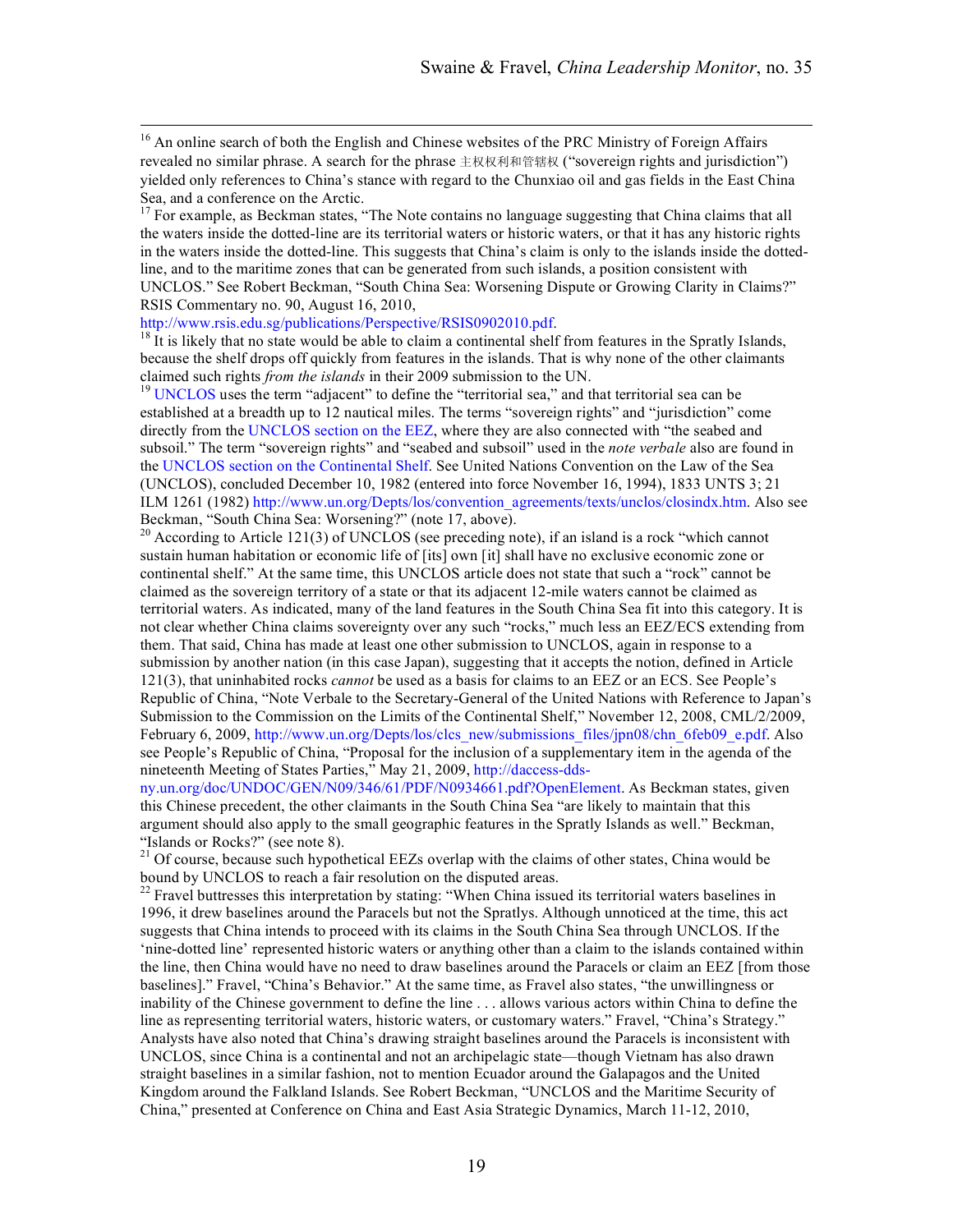Singapore, http://cil.nus.edu.sg/wp/wp-content/uploads/2010/08/Beckman-paper-RSIS-Conference-March-2010.pdf.<br><sup>23</sup> Beckman, "South China Sea: Worsening?"<br><sup>24</sup> As Peter Prows states, UNCLOS definitions of the continental shelf represent an attempt to depoliticize

claims to maritime territory "by defining the breadth of continental shelves according to legalized scientific criteria." See Peter Prows, "Tough Love: The Dramatic Birth and Looming Demise of UNCLOS Property Law (and What Is To Be Done About It)," July 2006, New York University Public Law and Legal Theory

Working Papers, Paper 30, http://lsr.nellco.org/nyu\_plltwp/30.<br><sup>25</sup> Although not a binding legal document, the DOC contains a "collective commitment to promot[e] peace and stability in [the South China Sea] through dialogue and cooperation and the peaceful resolution of disputes in accordance with universally agreed principles of international law including the United Nations Convention on the Law of the Sea (UNCLOS 1982) and other relevant international maritime laws." "Chairman's Statement of the 17th ASEAN Summit," Ha Noi, October 28, 2010,

http://www.aseansec.org/25452.htm. In support of those ends, the DOC pledged the claimants to "exercise self-restraint . . . by refraining from action of inhabiting on the presently uninhabited islands" and to engage in various confidence-building measures, such as cooperative activities related to environmental protection, marine research, safety and communication, search and rescue, and combating illicit drugs and arms trafficking and piracy. See "Declaration on the Conduct of Parties in the South China Sea," November 4, 2002, http://www.aseansec.org/13163.htm. After the 2002 Declaration of Conduct was signed, a joint working group on implementation of the declaration was formed in 2004. See "Need To Clarify the Complex Issues Relating to South China Sea," interview with Vu Ho, deputy director of ASEAN Department under the Ministry of Foreign Affairs, by Xuan Linh, April 19, 2010, *VietnamNet*, OSC SEP20100420013007. Also see Carlyle A. Thayer, "Recent Developments in the South China Sea: Grounds for Cautious Optimism?" RSIS Working Paper no. 220, December 14, 2010,

http://www.rsis.edu.sg/publications/WorkingPapers/WP220.pdf.<br><sup>26</sup> See Chairman's Statement of the 13th ASEAN-China Summit, Ha Noi, October 29, 2010, http://www.aseansec.org/25481.htm; Ian Storey, "China's Missteps in Southeast Asia: Less Charm, More Offensive," *China Brief*, vol. 10, no. 25, December 17, 2010,

http://www.jamestown.org/single/?no\_cache=1&tx\_ttnews%5Btt\_news%5D=37294; and Yang Fang, "China's Position on the South China Sea: Problems and Progress," RSIS Commentary no. 162/2010, December 2, 2010, http://www.rsis.edu.sg/publications/Perspective/RSIS1162010.pdf. Yang states: "China has recently announced that it is working with all of the 10 ASEAN countries to formalise the 2002 Declaration of Conduct of Parties (DOC) dealing with the South China Sea territorial dispute. Despite China's reluctance to internationalise the issue and stick to a bilateral solution to the problem, its overture to ASEAN has been seen as Beijing's willingness to defuse the tension."<br><sup>27</sup> For example, Ian Storey reports talks between ASEAN and China on implementation guidelines

reportedly remain "deadlocked over modalities, primarily because Beijing insists that ASEAN members should not discuss the dispute prior to meeting with Chinese officials." ("China and the Philippines: Implications of the Reed Bank Incident," *China Brief*, vol. 11, no. 8, May 6, 2011). See also Carlyle A. Thayer, "Recent Developments in the South China Sea: Grounds for Cautious Optimism?" RSIS Working Paper no. 220, December 14, 2010, http://www.rsis.edu.sg/publications/WorkingPapers/WP220.pdf.<br><sup>28</sup> "中国与东南亚邻国开始谈判商讨南海行为新准则,"《东方早报》 ("China and Southeast Asian neighbors begin

negotiations to discuss a new code of conduct in the South China Sea," *Dongfang Zaobao*), October 2, 2010, http://news.ifeng.com/mil/1/detail 2010 10/02/2692626 1.shtml. "刘建超表示,中国现在

'对保持该地区和平、繁荣和稳定的不同准则和动议持开放态度'。'任何对达到这个目标具有建设性的想法都受中方欢迎.' 他说,'对于我们来说最重要的是,每个人都应以合作的精神向前进.'" ("Liu Jianchao stated, China is now 'open to different formulas and initiatives that will preserve peace, prosperity and stability in this region.' 'Any constructive ideas that are conducive to this goal are welcomed by the Chinese side.' He said, 'The most important thing for us is that everybody should move forward in the spirit of cooperation.'" ) See also "China, ASEAN begin discussion on stronger code of conduct," Xinhua, September 30, 2010,

http://www.chinadaily.com.cn/china/2010-09/30/content\_11371512.htm.<br><sup>29</sup> See Hillary Rodham Clinton, Secretary of State, "America's Engagement in the Asia-Pacific," remarks at the Kahala Hotel, Honolulu, HI, October 28, 2010, http://www.state.gov/secretary/rm/2010/10/150141.htm;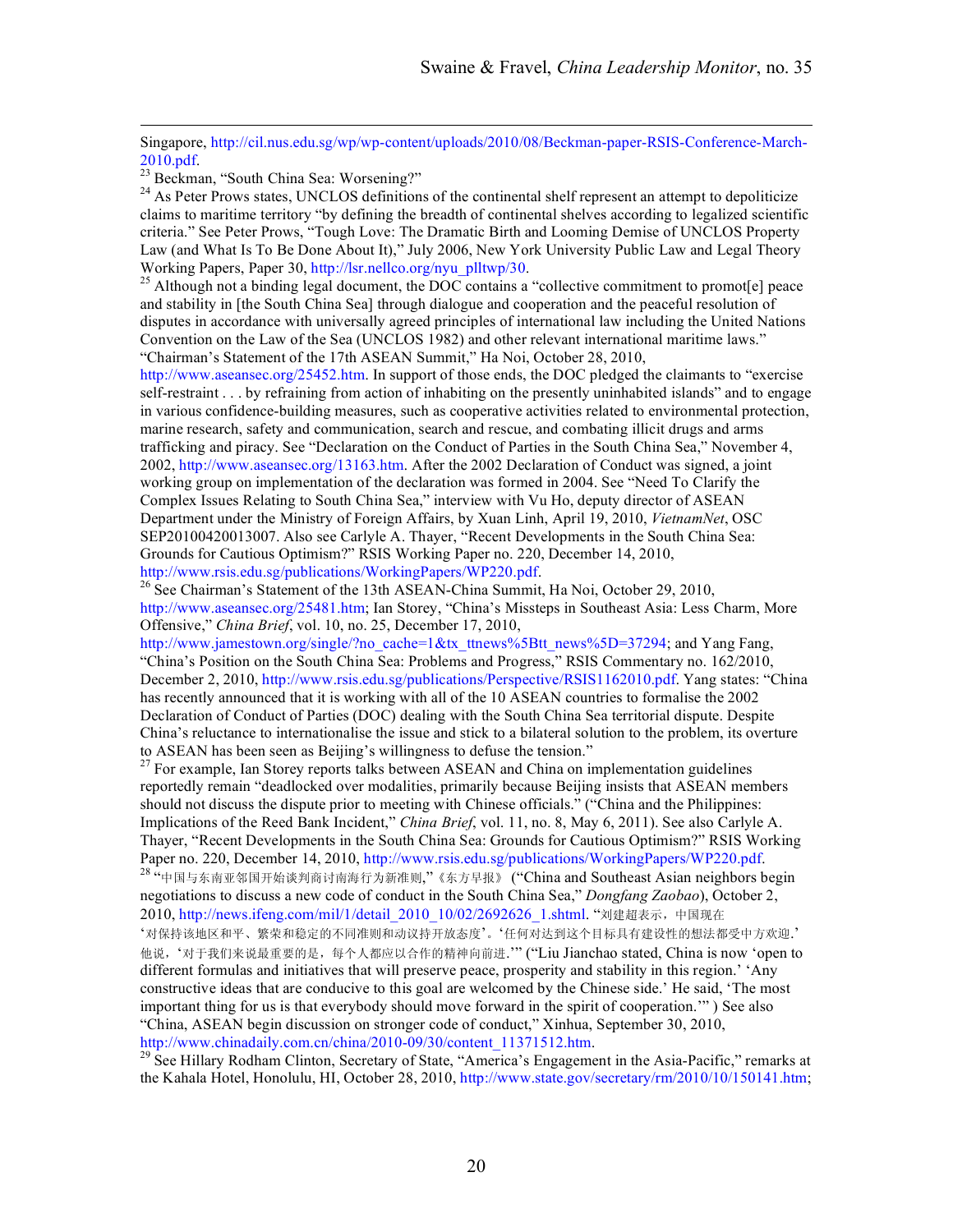and Kurt M. Campbell, Assistant Secretary, Bureau of East Asian and Pacific Affairs, "Press Availability in Kuala Lumpur, Malaysia," March 10, 2010, http://www.state.gov/p/eap/rls/rm/2010/03/138007.htm.<br><sup>30</sup> Fravel states: "Although detentions occurred in earlier years, and Vietnamese vessels were detained

outside of the period of the ban, China nevertheless demonstrated an increased willingness to enforce the ban not just against Chinese boats but also against foreign ones." Fravel, "China's Strategy." Vessels conducting a cruise have several tasks: to enforce China's fishing laws, demonstrate China's

sovereignty over contested waters, and provide aid and assistance to Chinese fishermen. Such aid includes search and rescue, but also protection against detention by law enforcement patrols from other countries (termed *huyu*, 护渔). With respect to the exercise of sovereignty, one of the most important acts in addition to cruises is the detention of foreign fishing vessels and their crews. Fravel, "China's Strategy." While reporting is sporadic and largely based on Vietnamese sources, "between 2005 and October 2010,

China detained 63 fishing boats with 725 men. Roughly half of these detentions occurred in 2009, when Vietnamese sources indicate that China detained 33 boats with 433 sailors aboard. Total numbers for 2010 are unavailable, but they appear to be much lower." These detentions usually have taken place around or near the Paracels not the Spratlys. Typically, the crew and boat are seized and the equipment and catch are confiscated, but the crew and boat are usually released after a fine is paid. Fravel, "China's Strategy."

This is apparently increasingly the case in 2011. According to a Reuters press digest of Vietnamese news, "China has changed the way it harasses Vietnamese fishermen, seizing equipment instead of detaining and beating them and asking for ransoms" according to a Vietnamese border patrol representative in the central province of Quang Ngai. "Press Digest—Vietnam newspapers—May 31," Reuters, May 30, 2011, http://www.reuters.com/article/2011/05/31/vietnam-press-idUSL3E7GV05M20110531. See also Ben Bland, "Vietnam's fishermen on front line in China clash," *Financial Times*, June 20, 2011,

http://www.ft.com/cms/s/0/0b4e8380-9b52-11e0-bbc6-00144feabdc0.html#ixzz1PxhC6gIP.<br><sup>33</sup> See remarks of Carlyle Thayer, Ian Storey, and Tran Truong Thuy at CSIS conference on Maritime Security in the South China Sea, June 20, 2011; Carl Thayer, "Aggressive Assertiveness: Beijing Ratchets Up Pressure in South China Sea," *Defense News*, June 12, 2011; Ian Storey, "China and the Philippines: Implications of the Reed Bank Incident," *China Brief*, vol. 11, no. 8, May 6, 2011; Bland and Kathrin Hille, "Vietnam and China oil clashes intensify," *Financial Times*, May 27, 2011,

http://www.ft.com/intl/cms/s/0/4d3badc0-8867-11e0-a1c3-00144feabdc0.html#axzz1PwWa1gAa;

"Philippines protests to China over oil rig plan," Agence France-Presse, June 1, 2011. In his remarks, Thuy noted that the clashes between Chinese patrol boats and the Vietnamese oil exploration vessels occurred on the Vietnamese side of any potential median line between an EEZ drawn from the baselines of China's claimed territory and the Vietnamese coastline, which he pointed to as an example of increased Chinese assertiveness.

Thayer and Storey, as well as Bonnie Glaser in her remarks at the same CSIS conference, also noted that Chinese ships had allegedly been seen unloading construction materials near Amy Douglas Bank and placing posts and a buoy near the bank. If these reports are true, Storey noted, it would be one of the most serious violations of the 2002 Declaration of Conduct to date. However, it is important to note that it does not appear that any structures have yet been built, and the presence of the buoy does not clearly and definitively signal an attempt at "inhabiting on the presently uninhabited" feature (to use language from the DOC). See "Statement of the Department of Foreign Affairs On Developments in the West Philippine Sea (South China Sea)," Republic of the Philippines Department of Foreign Affairs, June 1, 2011, http://dfa.gov.ph/main/index.php/newsroom/dfa-releases/3112-statement-of-the-department-of-foreign-

affairs-on-developments-in-the-west-philippine-sea-south-china-sea.<br><sup>34</sup> The PLAN first operated in the disputed waters in 1983. Fravel, "China's Strategy."<br><sup>35</sup> Fravel, "China's Strategy." Also see Tim Cook, Rising Tensio Interview with Iain J. Storey, The National Bureau of Asian Research, at

http://www.nbr.org/research/activity.aspx?id=151; and Abe Denmark, "China's Navy Gets Its Act Together, and Gets Aggressive," *Wired*, Danger Room, April 26, 2010,

http://www.wired.com/dangerroom/2010/04/chinas-navy-gets-its-act-together-and-getsaggressive/#ixzz0yO6DNodl.<br><sup>36</sup> See, for example, Carlyle A. Thayer, "The United States and Chinese Assertiveness in the South China

Sea," *Security Challenges*, vol. 6, no. 2 (Winter 2010): 69–84; Remarks of panelists Bonnie Glaser, Tran Truong Thuy, Carlyle Thayer, and Ian Storey at CSIS conference on Maritime Security in the South China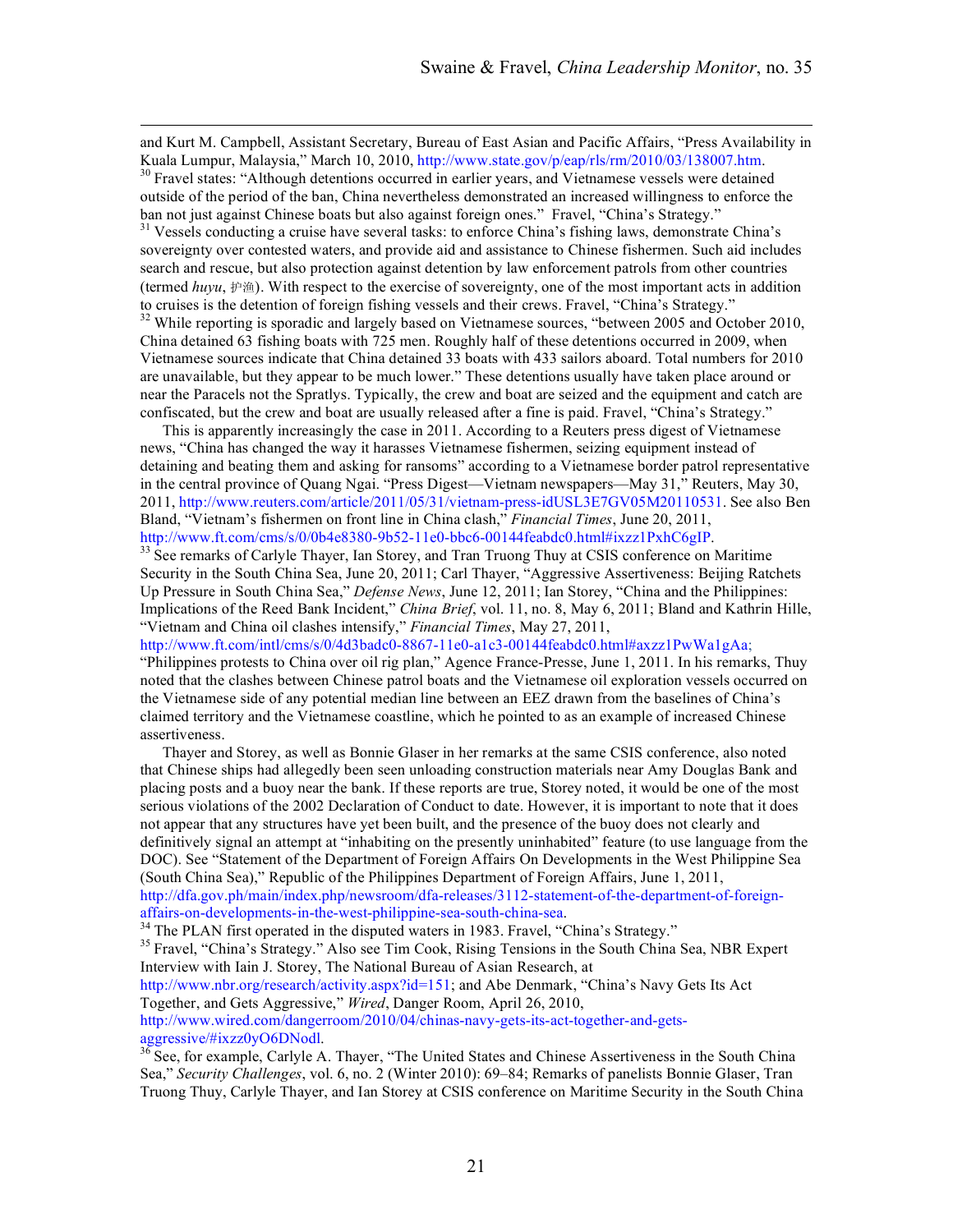Sea, June 20, 2011; Carl Thayer, "Aggressive Assertiveness: Beijing Ratchets Up Pressure in South China Sea," *Defense News*, June 12, 2011.<br><sup>37</sup> For example, Vice Foreign Minister Cui Tiankai stated in June 2011, "We are troubled by some recent

events in the South China Sea but we were not the party who provoked these incidents. . . . If you examine the facts closely, you will recognize who are the countries that have occupied islands under other countries' sovereignty by illegal means. It was certainly not China. Who are the countries that have done the most to explore oil and gas resources in the region? It was certainly not China. Who are the countries that displayed force or used force against the fishermen of other countries? Again, it was certainly not China." Quoted in "China Urges U.S. to Stay Out of Sea Dispute," Reuters, June 22, 2011.

<sup>38</sup> Fravel, "China's Behavior." See also National Committee for Border Affairs, Ministry of Foreign Affairs, Socialist Republic of Viet Nam, "The Indisputable Sovereignty of Viet Nam over the Paracel Islands," published online in Vietnamese, January 30, 2011, translated by Nguyễn Trịnh Đôn, June 8, 2011, English translation available at http://en.seasfoundation.org/index.php, original in Vietnamese available at http://www.biengioilanhtho.gov.vn/Media/bbg/News/Archives/vie/chu%20quyen%20tren%202%20quan% 20dao%20Hoang%20Sa%20-%20Truong%20sa.pdf. This official Vietnamese source notes that "in April 2007, the Government of Viet Nam established Trường Sa Township (thị xã), Song Tử Tây and Sinh Tồn Communes (xã) under Trường Sa District (huyện) in the Spratly Islands." <sup>39</sup> In October 2008, a PLAN surface action group for the first time steamed through the Tsugaru Strait,

circumnavigated Japan, and circled back to port by way of the international strait between Okinawa and the Miyako Islands. In June 2009, a Chinese naval flotilla visited waters near Okinotorishima through the same maritime strait. In March 2010, six ships from the North Sea Fleet (Beihai based in Qingdao) passed through the Miyako Strait near Japan and the Bashi Strait between the Philippines and Taiwan and continued on to the South China Sea and as far south as the Malacca Strait. These ships were part of a large North Sea Fleet exercise discussed above, in the section on the South China Sea. In April 2010, two Japan Maritime Self-Defense Force destroyers encountered eight PLAN warships and two submarines in international waters southwest of Okinawa, near the Ryukyus. The Chinese squadron transited the Miyako Strait before turning south toward Okinotorishima.

According to some observers, the March and April 2010 missions were the first naval deployments of any size beyond the 'First Island Chain'—the term used by China for the line formed by the Aleutians, the Kuriles, Japan's archipelago, the Ryukyus, Taiwan, the Philippines and Borneo. One report states that the unprecedented deployments of Chinese North and East Sea fleets to southern waters "marks a shift towards a consolidated central command and away from the out-of-date system of having three independently operating fleets. It shows that the navy is willing and able to break through the First Island Chain and into the Pacific—a substantial change from previous doctrine. The new focus is now on 'long-range maritime training' in order to 'protect national maritime sovereignty.'" See Chinese Navy's New Strategy in Action," *Strategic Comments* (Institute for International Strategic Studies), vol. 16, no. 16 (May 2010). And according to some reports, this was the first time such a large number of Chinese warships had come so close to Japan. As the two Japanese destroyers shadowed the Chinese flotilla, one vessel was very closely approached by a Chinese helicopter, prompting a Japanese protest. See Toshi Yoshihara and James Holmes, "The Japanese Archipelago through Chinese Eyes," *China Brief*, vol. 10, no. 16 (August 5, 2010), http://www.jamestown.org/uploads/media/cb\_010\_79.pdf; "Chinese Submarines, Destroyers Spotted in High Seas Near Okinawa," Kyodo News, April 13, 2010,

http://www.japantoday.com/category/national/view/chinese-submarines-destroyers-spotted-in-high-seasnear-okinawa; Abe Denmark, "China's Navy Gets Its Act Together, and Gets Aggressive," *Wired*, April 26, 2010, http://www.wired.com/dangerroom/2010/04/chinas-navy-gets-its-act-together-and-getsaggressive/#ixzz0yO6DNodl; Edward Wong, "Chinese Military Seeks to Extend Its Naval Power," *New York Times,* April 23, 2010; and Peter J Brown, "China's Navy Cruises into Pacific Ascendancy," *Asia Times*, April 22, 2010, http://www.atimes.com/atimes/China/LD22Ad01.html.

Then, in June 2011, several PLAN warships again transited on high seas between Okinawa and the Miyako Islands, which some observers described as a scenario that is increasingly normal and to be expected. Lyle Goldstein wrote in an email to the *New York Times*, "At one level, this is the new 'normal.' . . . This is especially true with respect to the group of Chinese P.L.A. navy ships going through the 'first island chain' to conduct a medium-sized exercise." He added that such events are likely to becoming increasingly regular and expansive, "especially once China adds a carrier to the mix." Edward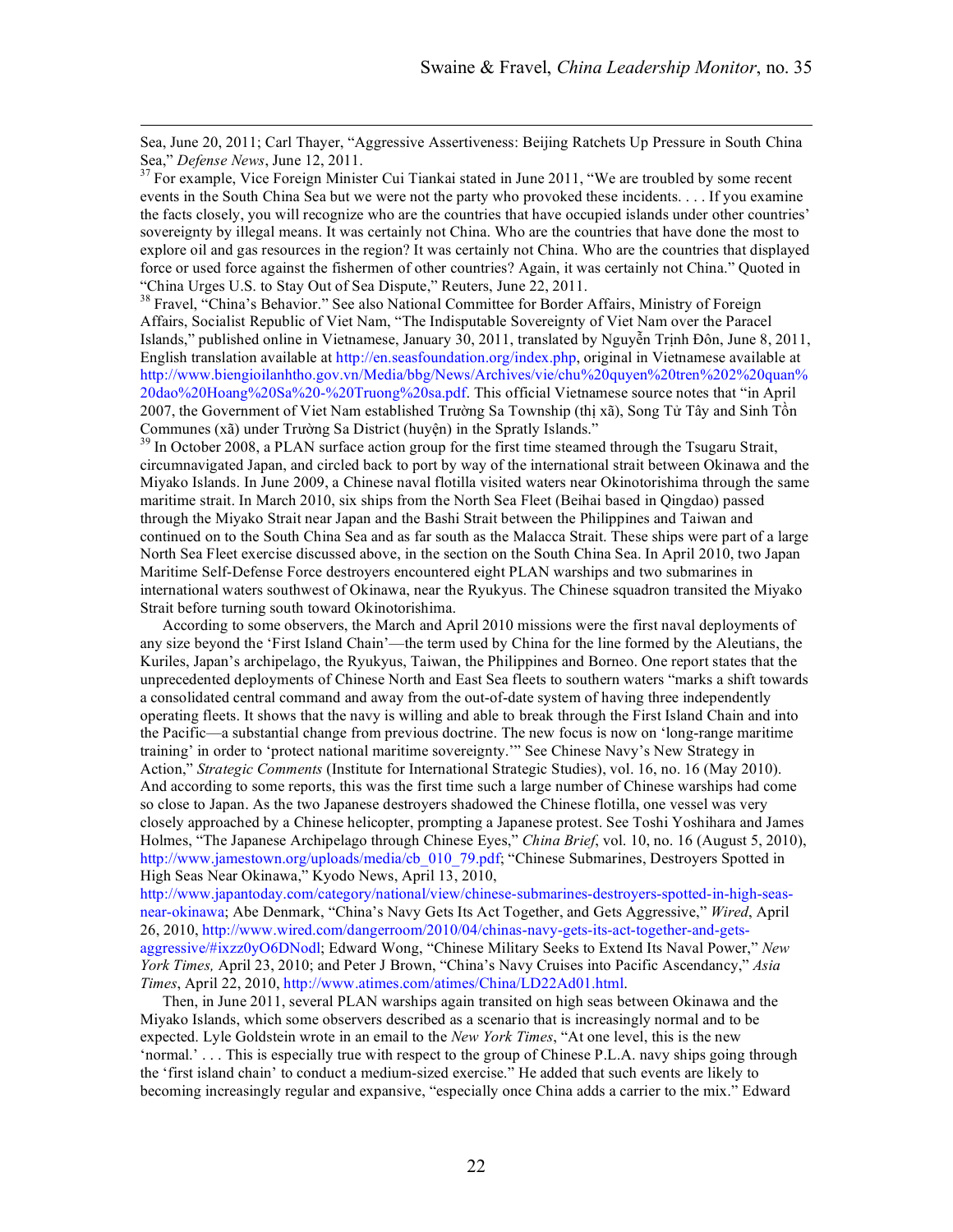Wong, "China Navy Reaches Far, Unsettling the Region," *New York Times*, June 14, 2011, http://www.nytimes.com/2011/06/15/world/asia/15china.html.<br><sup>40</sup> Reinhard Drifte, "From 'Sea of Confrontation' to 'Sea of Peace, Cooperation and Friendship'?—Japan

Facing China in the East China Sea," *Japan aktuell*, March 2008. Drifte provides a very detailed and

balanced examination of the history of Sino-Japanese interactions in the East China Sea.<br><sup>41</sup> Yoree Koh, "Boat Crash Fuels Beijing-Tokyo Row," *Wall Street Journal*, September 8, 2010,<br>http://online.wsj.com/article/SB10001

<sup>42</sup> Mure Dickie and Kathrin Hille, "Japan protests over China military incident," *Financial Times*, March 8,<br>2011, http://www.ft.com/cms/s/0/a908e70c-4957-11e0-b051-00144feab49a.html#ixzz1O6pmOShe.

 $^{43}$  However, Beijing argued that the gas fields were part of China's exclusive economic zone and not subject to the agreement. James J. Przystup, "Japan–China Relations: Gyoza, Beans, and Aircraft Carriers," *Comparative Connections*, vol. 10, no. 4 (CSIS, January 2009). Kenji Minemura, "PRC Steps Up Offensive on Territorial Dispute Over Senkaku Islands; Heated Exchange During Summit Meeting," *Asahi Shimbun Online*, December 13, 2008, OSC JPP20081215036002. China started producing gas from Tianwaitian in 2006. See U.S. Energy Information Administration, "East China Sea," March 2008, http://ei-

01.eia.doe.gov/emeu/cabs/East\_China\_Sea/Full.html.<br><sup>44</sup> For example, the Chinese Foreign Ministry repeatedly demarched Tokyo and summoned Japan's ambassador, sometimes in the middle of the night. Beijing also postponed East China Sea negotiations, cancelled planned high-level talks and visits, detained four Japanese nationals for entering a restricted area, and suggested that tourism with Japan might decline. Beijing also apparently influenced the timing of a reduction in shipments to Japan of rare minerals that had been earlier announced. See Wenran Jiang, "New Twists over Old Disputes in China-Japan Relations," *China Brief*, vol. 10, issue 20, October 8, 2010; Tania Branigan, "Relations between China and Japan worsen over filming of military targets," *Guardian*, September 24, 2010. Beijing also reportedly blocked exports to Japan; Richard C. Bush III, "China–Japan Security Relations," Brookings Policy Brief Series, October 2010, Brookings Institution, http://www.brookings.edu/~/media/Files/rc/papers/2010/10 china japan\_bush/10 china\_japan\_bush.pdf; Elizabeth C. Economy, Joshua Kurlantzick, Sheila A. Smith, and Scott A. Snyder, "Checking China's Territorial Moves," October 21, 2010, Interview at Expert Roundup of Council on Foreign Relations, http://www.cfr.org/publication/23196/checking\_chinas\_territorial\_moves.html; M. G. Koo, "The Senkaku/Diaoyu Dispute and Sino-Japanese Political-Economic Relations: Cold Politics and Hot Economics?" *Pacific Review*, vol. 22, no. 2 (2009): 205–32; Krista Wiegand, "China's Strategy in the Senkaku/Diaoyu Islands Dispute: Issue Linkage and Coercive Diplomacy," *Asian Security*, vol. 5, no. 2 (2009): 170–93; Justin McCurry, "Japan-China row escalates over fishing boat collision," *Guardian*, September 9, 2010;Yoree Koh, "Boat Crash Fuels Beijing-Tokyo Row," *Wall Street Journal*, September 8, 2010; Keith Bradsher, "Amid Tension, China Blocks Vital Exports to Japan," *New York Times*, September 23, 2010; and Austin Ramzy, "China-Japan Tensions Grow After Shipping Collision," *Time*, September 13, 2010. Ramzy states: "Beijing's Foreign Ministry spokeswoman Jiang Yu said Thursday that "Japan's so-

called evidence-taking is illegal, invalid and in vain." <sup>45</sup> Danielle Demetriou, "Japan demands China pays for damage to coastguard boats," *Telegraph*, September 27, 2010; Malcom Foster, "Japan, China test each other's diplomatic resolve," Associated Press, September 27, 2010; and Mike Mochizuki, "China over-reached," Q&A, *Oriental Economist*, vol. 78, no.10 (Japan Watchers LLC, October 2010), pp. 5–7.<br><sup>46</sup> For example, Japanese Defense Minister Kitazawa Toshimi was quoted as being "upset that so many

Chinese warships had sailed so near to Japan [in April 2010] on their way to the western Pacific Ocean without any prior notification by China." Peter J. Brown, "China's navy cruises into Pacific ascendancy," *Asia Times*, April 22, 2010, http://www.atimes.com/atimes/China/LD22Ad01.html.<br><sup>47</sup> Rear Adm. Zhang Huachen, deputy commander of the East Sea Fleet, stated in an interview with China

National Radio during the 2010 National People's Congress that "Now changes are occurring in [our] naval strategy, which is shifting from near seas defense (*jinhai fangyu*, 近海防御) to far seas defense (*yuanhai fangwei*, 远海防卫)." See "张华臣:中国海军要向大型化信息化综合化发展" ("Zhang Huachen: China's Navy is moving toward large-scale development of information technology"), China National Radio, March 6, 2010,http://www.cnr.cn/junshi/ztl/lh/dbwyxs/201003/t20100306\_506110904.html. A far less official statement indicates that Beijing is becoming more assertive with its military in support of existing policies because it has greater capabilities. For example, Xu Guangyu , a retired general, said: "We kept silent about territorial disputes with our neighbours in the past because our navy was incapable of defending our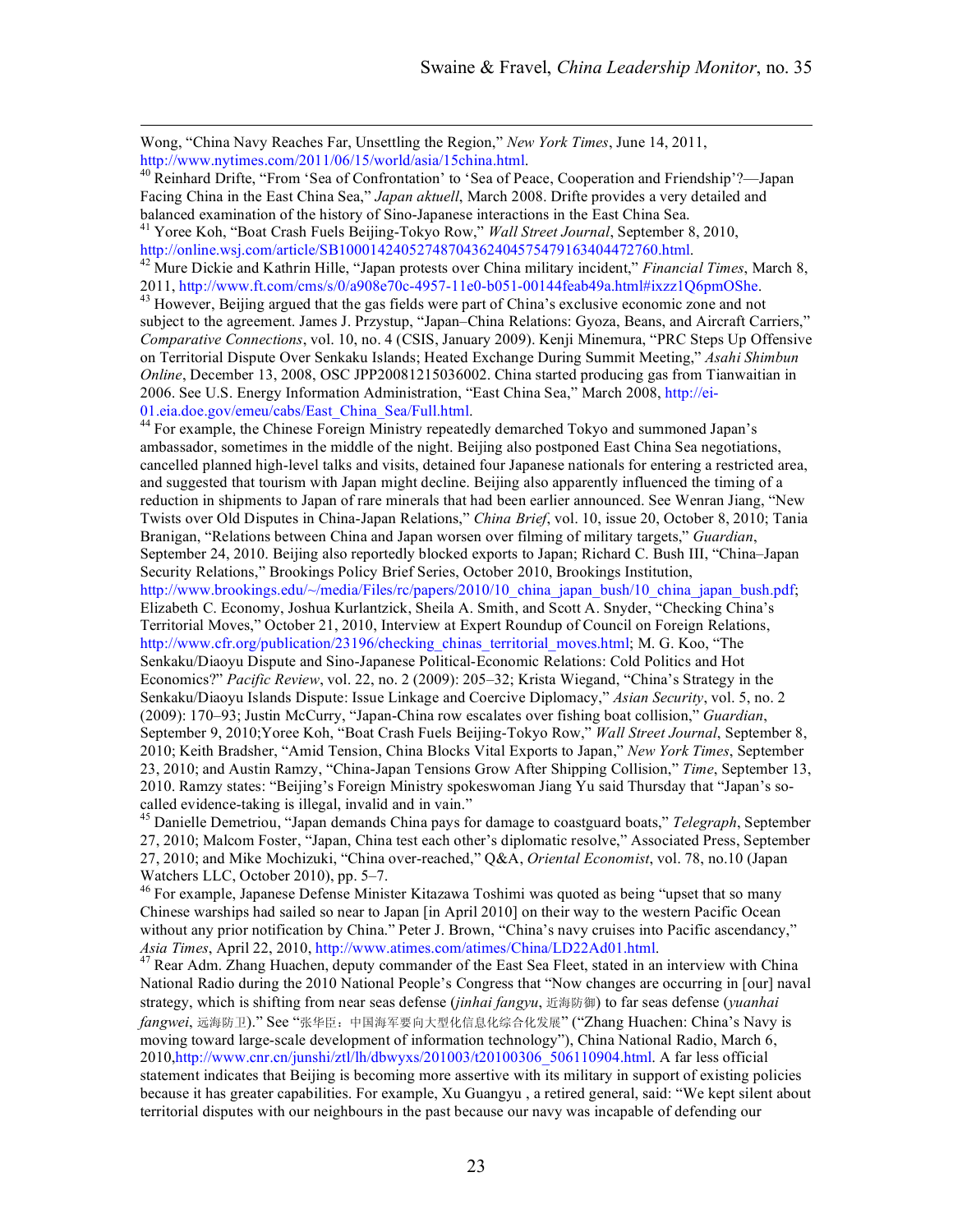economic zones, but now the navy is able to carry out its task." See Cary Huang, "A Bolder China Asserts 'Core' Interests But Will It Act?" *South China Morning Post*, August 12, 2010, OSC CPP20100812715004.

<sup>48</sup> As indicated in CLM 33, for many Chinese analysts, China's behavior in the maritime realm, including both its general naval buildup and its legal and diplomatic stance toward various maritime territorial issues, reflects a natural and necessary desire to protect its growing maritime interests by enhancing its capabilities and presence, thus "[making] up for its past ignorance about sea power." Hence, for these pundits, it is wrong to interpret such Chinese behavior as aggressive or expansionist. It is what any modernizing power with low initial capabilities and growing interests would do. For example, see Zhang Ting, "China To Face Pressure Defending Interests in South China Sea," *China Daily*, July 28, 2010, OSC CPP20100728167003. <sup>49</sup> Toshi Yoshihara and James Holmes, "The Japanese Archipelago through Chinese Eyes," *China Brief*,

vol. 10, issue 16, August 5, 2010, http://www.jamestown.org/uploads/media/cb\_010\_77.pdf. "Though modest in scale compared to U.S. naval operations, these expeditions demonstrate the PLAN's capacity to operate east of the Japanese archipelago while testifying to its growing reach in the Western Pacific. Recent Sino-Japanese encounters offer a foretaste of East Asia's nautical future." <sup>50</sup> See Mike Mochizuki, "China over-reached," Q&A, *Oriental Economist*, vol. 78, no.10 (Japan Watchers

LLC, October 2010), pp. 5–7. In addition, Beijing likely perceived a need to act firmly in this case because Japan had apologized to the captain of a *Taiwan* boat that collided with a Japanese Coast Guard frigate in 2008. As Mochizuki states, "From Beijing's perspective, to have a Taiwanese government stand up to Tokyo and get an apology, and for Beijing not to do the same, would lead to criticisms among nationalists in China." In this regard, one must remember that Taiwan also claims sovereignty over the Senkaku/Diaoyu islands. Also see Wenran Jiang, "New Twists over Old Disputes in China-Japan Relations," *China Brief*, vol. 10, issue 20, October 8, 2010. Jiang states: "Beijing perceived the arrest of the Chinese fishing crew on September 7 and later the prolonged detention of the captain by Japan as a unilateral break from the status quo, an escalation of Tokyo's assertion of sovereignty."<br><sup>51</sup> See Drifte, "From 'Sea of Confrontation'" (note 40, above). As Drifte writes: "The investigation of the

Japanese-Chinese territorial disputes in the [East China Sea] provides an illustration of how Japan has changed its general approach to China, and how it is attempting to balance a much more assertive approach with the relative decline of its power in relation to China. On the Chinese side we see a move away from very centralised control of the disputes to a decisionmaking process where public opinion, individual ministries, oil companies, and particularly the navy are increasingly gaining more influence. Despite China's relentless pursuit of its energy interests in the [East China Sea], one cannot put the blame completely on China since we have seen that both sides have, at different times, gone ahead without achieving prior consent from the other side." Also see Haruna Minoura, "Energy Security and Japan-China Relations: Competition or Cooperation," Master's Thesis, Elliott School of International Affairs, George Washington University, January 31, 2011. Minoura writes: "on the Japanese side, public opinion and hawkish domestic actors have pressured the government to take a harder line on the dispute. Even after Japan departed from the confrontational approach evident until 2005, it continues to protest China's drilling of the Tianwaitian field and Chinese activities in the Chunxiao field." We are indebted to Mike Mochizuki

for drawing our attention to these important sources.<br><sup>52</sup> Minoura, "Energy Security and Japan-China Relations."<br><sup>53</sup> M. Taylor Fravel, "Explaining Stability in the Senkaku (Diaoyu) Dispute," in Gerald Curtis, Ryosei Kokubun, and Wang Jisi, eds., *Getting the Triangle Straight: Managing China-Japan-US Relations*  (Washington, D.C.: Brookings Institution Press, 2010),

http://www.jcie.org/researchpdfs/Triangle/7\_fravel.pdf. <sup>54</sup> Maintaining some level of positive influence with Japan provides China with significant benefits, including enhanced leverage over many strategic and economic issues in Northeast Asia, including relations with the U.S. See Michael D. Swaine, *America's Challenge: Engaging a Rising China in the Twenty-First Century* (Washington, D.C.: Carnegie Endowment, 2011). For a perceptive discussion of Chinese and Japanese motivations and behavior regarding their resource and territorial competition in the East China Sea, see Minoura, "Energy Security and Japan-China Relations." Minoura writes: "Although the East China Sea dispute is ongoing and disagreements persist with periods of heightened tension, Japan and China have maintained dialogue on the issue at the working-level. . . . [A] joint development agreement [of 2008] aims to manage the EEZ and territorial dispute by focusing on economic cooperation and building confidence between the two sides. In this case, it was the Chinese side which conceded by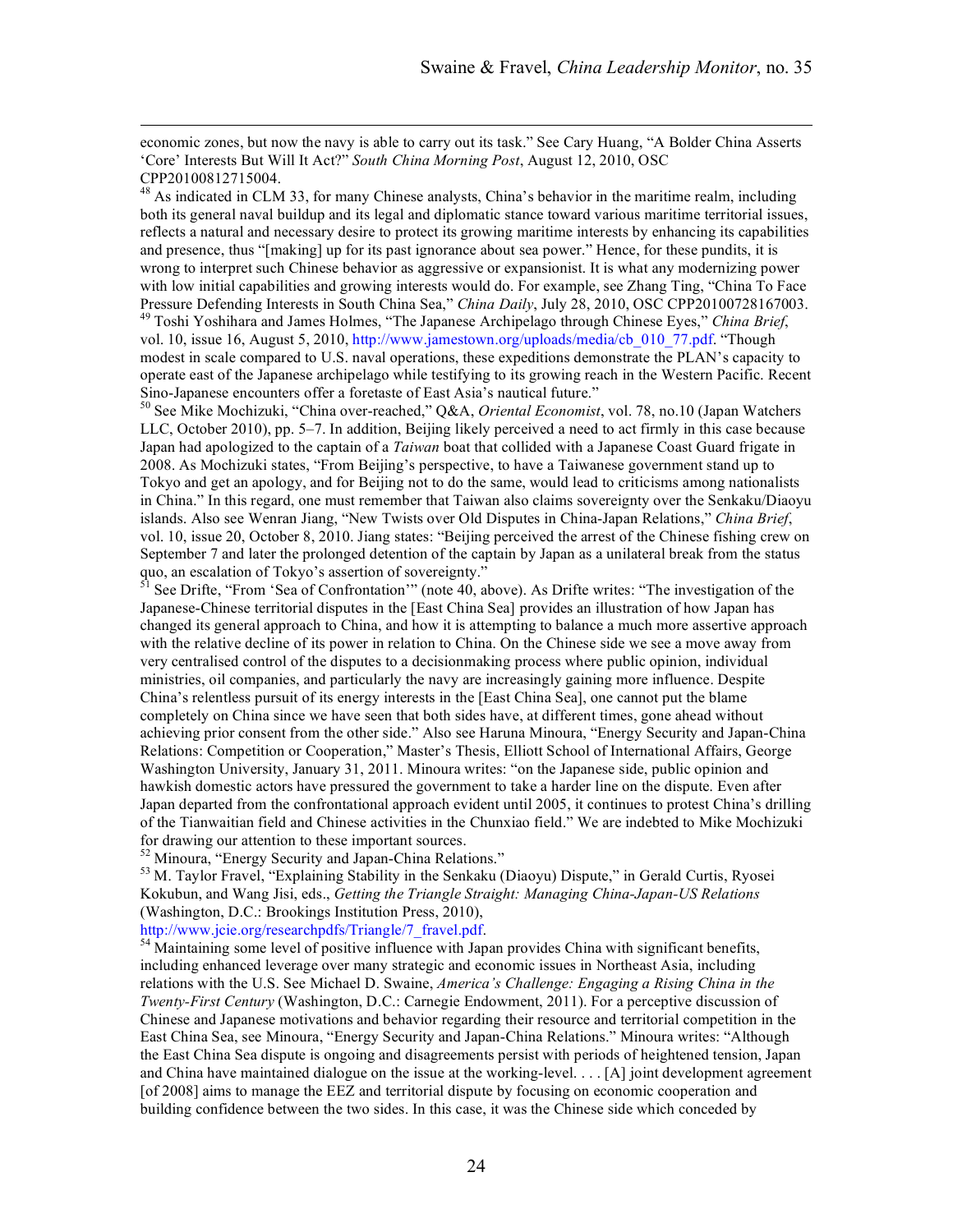agreeing to allow Japanese participation in the gas field already explored by Chinese firms, and to develop an area straddling the median line claimed by Japan. However, the dispute is ongoing because neither side is willing to compromise their sovereignty claims in the East China Sea."<br><sup>55</sup> "China, Japan leaders agree to improve ties," Agence France-Presse, October 5, 2010.<br><sup>56</sup> As Fravel states: "China has never used major militar

distinct from using force over claims to islands and features that can generate maritime rights). Taken together, these dimensions suggest that China is likely to maintain a strategy of delaying the settlement of its remaining territorial disputes. China will emphasize defending its existing claims from challenges by other states and, perhaps, adopting confidence-building or conflict management measures to limit the ability of these disputes to harm China's broader grand strategy of reassurance and its engagement with the region." Fravel, "China's Behavior."

<sup>57</sup> See Yann-Huei Song, "Declarations and Statements with Respect to the 1982 UNCLOS: Potential Legal Disputes between the United States and China after U.S. Accession to the Convention," *Ocean Development and International Law*, vol. 36 (2005): 261–89.<br><sup>58</sup> Ibid. Also see Ren Xiaofeng and Cheng Xizhong, "A Chinese Perspective," *Marine Policy*, vol. 29, no. 2

(2005): 139–46. The authors state: "Regarding the regime of military and intelligence gathering activities in the EEZ, China argues that the freedoms of navigation and overflight in the EEZ have certain restrictions including that the activity must be peaceful and not threaten to use force against the coastal State. [Such nonpeaceful activity allegedly] includes military surveys, military maneuvers, and military reconnaissance, which are a form of battlefield preparation. These activities are also subject to due regard for the rights of the coastal State. China also argues that there are serious shortcomings regarding the regime of marine scientific research in the EEZ and that marine surveys or military surveys carried out by MSR [military surveillance and reconnaissance] platforms require the consent of the coastal State."<br><sup>59</sup> See, for example, Peter Dutton and John Garofano, "High Seas Freedoms: China Undermines Maritime

Law," *Far Eastern Economic Review*, April 3, 2009; Scot Marciel, "Maritime Issues and Sovereignty Disputes in East Asia," statement before the Subcommittee on East Asian and Pacific Affairs Committee in Washington, D.C., July 15, 2009; Peter Dutton, testimony before the U.S. Senate Committee on Foreign Relations, Hearing on Maritime Disputes and Sovereignty Issues in East Asia, July 15, 2009, http://foreign.senate.gov/testimony/2009/DuttonTestimony090715p.pdf; Peter A. Dutton, Testimony before the United States–China Economic and Security Review Commission Hearing on the Implications of China's Naval Modernization for the United States, June 11, 2009, http://www.uscc.gov/hearings/2009 hearings/written\_testimonies/09\_06\_11\_wrts/09\_06\_11\_dutton\_statement.pdf; and Peter A. Dutton, "Through a Chinese Lens," *Proceedings*, vol. 136/4/1286 (April 2010): 24–29. Also see Raul (Pete) Pedrozo, "Responding to Ms. Zhang's Talking Points on the EEZ," *Chinese Journal of International Law*, vol. 10, no. 1 (2011): 207–223. Also see Office of the Secretary of Defense, "Annual Report to Congress: Military and Security Developments Involving the People's Republic of China 2010," United States Department of Defense, August 2010, http://www.defense.gov/pubs/pdfs/2010 CMPR\_Final.pdf. The report states: "An overwhelming majority of nations throughout the world, including the United States, believe that customary international law, as reflected in the UN Convention on the Law of the Sea (UNCLOS), effectively balances the resource-related sovereign rights of littoral states in their EEZ with the freedoms of navigation and overflight and other internationally lawful uses of the sea of other nations. This majority view is based upon a sound reading of the negotiating history of UNCLOS, the actual text of UNCLOS itself, and decades of state practice."<br><sup>60</sup> For a strong statement of the U.S. position on this issue, see Dutton, Testimony before the United States–

China Economic and Security Review Commission. Dutton states: "The Chinese approach to law of the sea is problematic on several levels. In a strictly legal sense, it is an attempt to carve out a regional exception to the traditional freedoms of access and rights of maritime communication that have long been protected by international law because they enhance global economic development and promote international political stability. Additionally, law is law, or not at all. In other words, an East Asian regional exception to a rule of international law undermines the applicability of the rule in all places. Increased maritime instability would be the logical and inevitable result of the universal application of interpretations of international law of the sea that remove the authority of all states to use non-sovereign maritime zones for traditional naval purposes. This is particularly problematic inasmuch as approximately 38 percent of the world's oceans are covered by the EEZ. Just as the lack of governance on land results in the disruptive spill-over effects of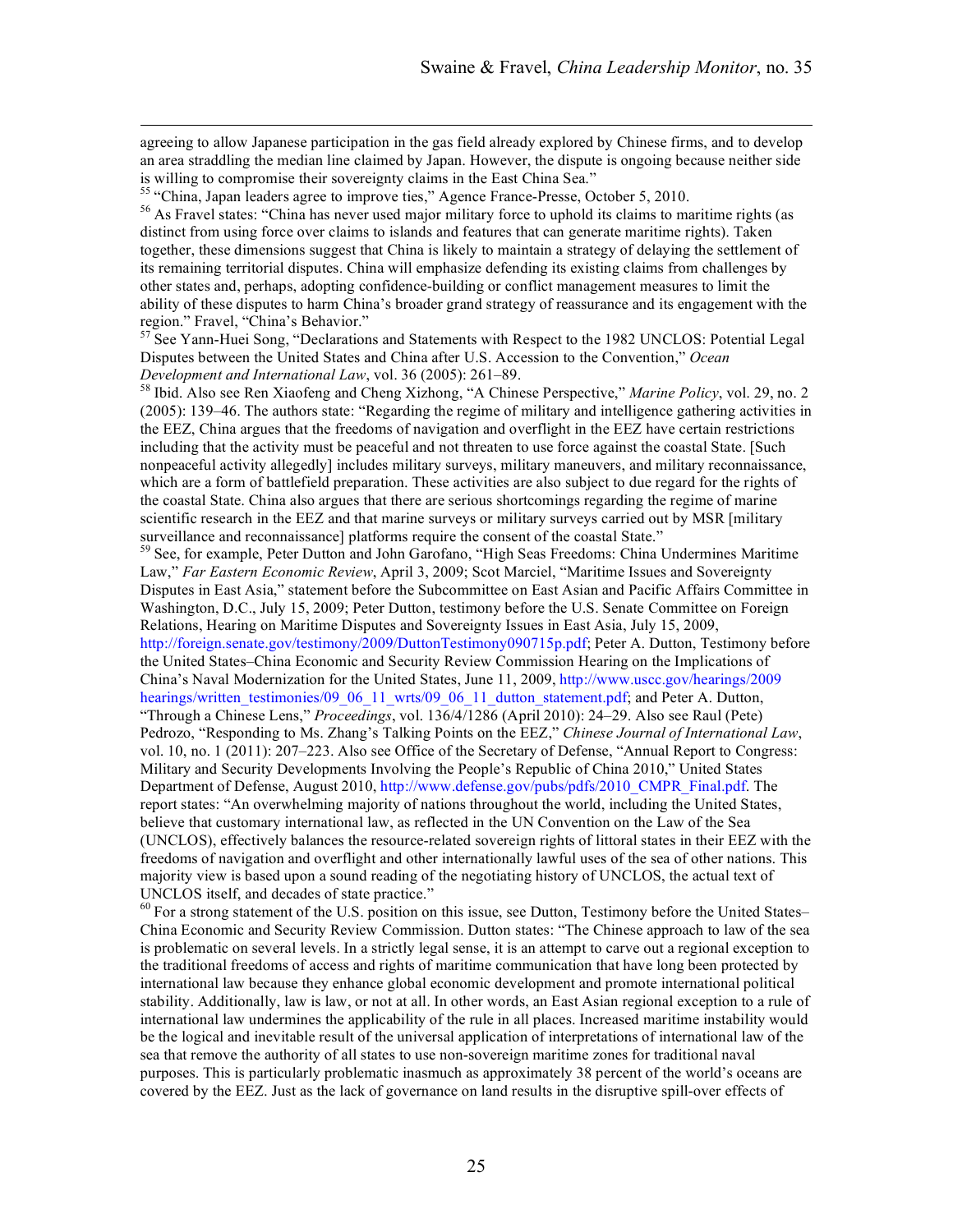failed states, so too at sea would a removal of international authority to provide order result in increased zones of instability."

<sup>61</sup> See Shirley A. Kan, coordinator, *China-U.S. Aircraft Collision Incident of April 2001: Assessments and Policy Implications*, CRS Report for Congress, October 10, 2001, 14–15,

http://www.scribd.com/doc/55978792/S-Aircraft-Collision-Incident-of-April-2001. Kan states: "According to the Pentagon, the PLA began its recent pattern of aggressive interceptions of U.S. reconnaissance flights in December 2000. At his news conference on April 13, 2001, Secretary Rumsfeld revealed that, since December, there were 44 PLA interceptions of U.S. reconnaissance flights off the coast of China, with six coming within 30 feet, and two within 10 feet, occurring on December 17 and 19, 2000, January 24 and 30,

2001, March 21 and April 1." <sup>62</sup> See Captain Raul Pedrozo, JAGC, U.S. Navy, "Close Encounters at Sea: The USNS *Impeccable* Incident," *Naval War College Review*, vol. 62, no. 3 (Summer 2009); Jim Garamone, "Chinese Vessels Shadow, Harass Unarmed U.S. Survey Ship," American Forces Press Service, March 9, 2009, http://www.defense.gov/news/newsarticle.aspx?id=53401; Li Xiaokun, "Chinese Fishing Vessels Confront U.S. Ship, *China Daily*, May 7, 2009, www1.chinadaily.com.cn/china/2009-05/07/content\_7751489.htm; Eric Donnelly, "The United States–China EP-3 Incident: Legality and Realpolitik," *Journal of Conflict and Security Law*, vol. 9, no. 1 (2004): 25–42; and Trevor Hollingsbee, "Matters Behind the Mission: the Background to the EP-3 Affair," *Jane's Security*, April 10, 2001. Many such Chinese confrontations apparently took place in response to increased U.S. military surveillance operations within China's EEZ, according to some interviewed former officials.<br><sup>63</sup> For example, see General Ma Xiaotian, Deputy Chief of General Staff, People's Liberation Army, China,

Remarks at the 9th IISS Asia Security Summit, The Shangri-La Dialogue, Singapore, Second Plenary Session: New Dimensions of Security, Q&A, June 5, 2010, http://www.iiss.org/conferences/the-shangri-ladialogue/shangri-la-dialogue-2010/plenary-session-speeches/second-plenary-session/copyof-ma-xiaotian. Ma states: "We believe that there are three main obstacles in the development of military relations: the first is the sales of arms to Taiwan, the second is *the intense spy and patrol behaviours of US planes and ships in South China Sea and East China Sea* [authors' emphasis], and the third is the '2000 National Defence Authorization Act,' adopted by the United States Congress in 2000, as well as the 'DeLay Amendment', adopted a year later." <sup>64</sup> See Thomas Ricks, "Anger Over Flights Grew in Past Year," *Washington Post*, April 7, 2001. Ricks

quotes sources as stating that U.S. military flights approximately 50 miles off China's coastline (and hence within its EEZ) increased in the second half of 2000. Kurt Campbell, former Deputy Assistant Secretary of State wrote in April 2001 that "the United States has stepped up reconnaissance flights along China's coast." Both sources are cited in Kan, *China-U.S. Aircraft Collision Incident* (see note 61, above). For similar statements by Chinese sources, see Zhang Tuosheng, "US should respect law of sea," *China Daily*, November 26, 2010, http://www.chinadaily.com.cn/thinktank/2010-11/26/content\_11613005.htm; and "China urges U.S. to reduce surveillance operations," Xinhua, August 28, 2009,

http://eng.mod.gov.cn/Press/2009-08/28/content\_4083151.htm.<br><sup>65</sup> For an early Chinese reference to such requests, see "Foreign Ministry Spokeswoman's Press Conference on September 26, 2002," Embassy of the People's Republic of China in the Republic of Zimbabwe, August 16, 2004, http://big5.fmprc.gov.cn/gate/big5/www.chinaembassy.org.zw/eng/xwdt/t149134.htm. Reporters not identified.

 $66$  On June  $22<sup>nd</sup>$ , Foreign Ministry Spokesperson Qin Gang stated, with regard to the exercise, "We are very concerned about the relevant report and are following the development closely." See "Foreign Ministry Spokesperson Qin Gang's Regular Press Conference on June 22, 2010," Ministry of Foreign Affairs of the People's Republic of China, June 23, 2010, http://www.mfa.gov.cn/eng/xwfw/s2510/2511/t711047.htm. On July  $6<sup>th</sup>$ , Qin Gang stated, "We are concerned over relevant reports and have expressed our serious concern to relevant parties." See "Foreign Ministry Spokesperson Qin Gang's Regular Press Conference on July 6, 2010," Ministry of Foreign Affairs of the People's Republic of China, July 7, 2010, http://www.mfa.gov.cn/eng/xwfw/s2510/2511/t714568.htm. On 8 and 15 July, Qin Gang expressed "resolute opposition" [*jianjue fandui,* 坚决反对] to "foreign military vessels and planes' conducting activities in the Yellow Sea and China's coastal waters that undermine China's security interests." This conveyed a sharper stance than previously. See "Foreign Ministry Spokesperson Qin Gang's Regular Press Conference on July 8, 2010," Ministry of Foreign Affairs of the People's Republic of China, July 9, 2010, http://www.mfa.gov.cn/eng/xwfw/s2510/2511/t715219.htm. Also see "Foreign Ministry Spokesperson Qin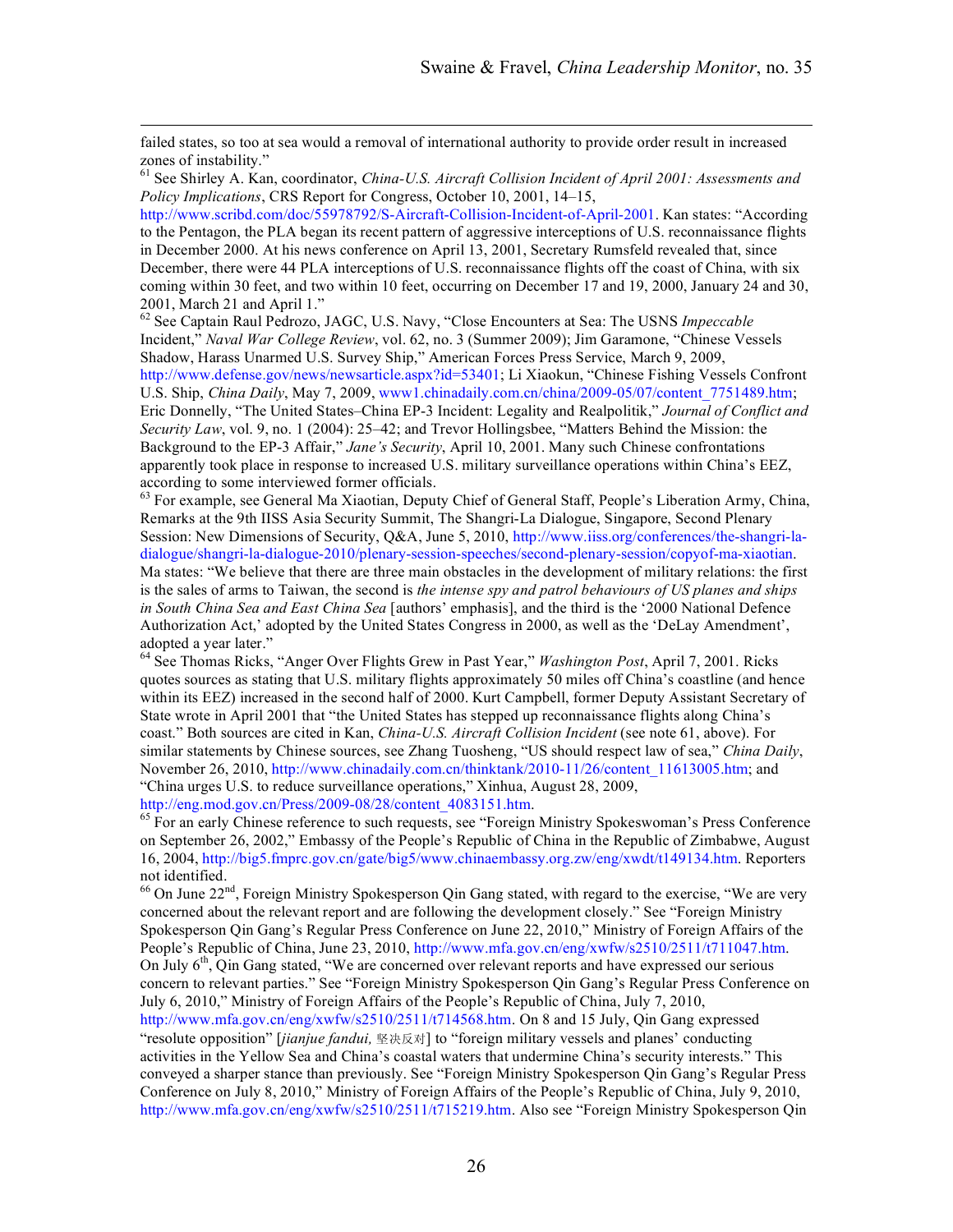Gang's Regular Press Conference on July 15, 2010," Ministry of Foreign Affairs of the People's Republic of China, July 16, 2010, http://www.mfa.gov.cn/eng/xwfw/s2510/2511/t717494.htm. Qin repeated his statement of July  $8<sup>th</sup>$ .

In a meeting with Hillary Clinton, PRC Foreign Minister Yang Jiechi repeated this strong stance, stating that Beijing "firmly opposes foreign warships and military aircraft entering the Yellow Sea and other coastal waters of China to engage in activities affecting China's security and interests." See Ministry of Foreign Affairs of the People's Republic of China, "Yang Jiechi Meets with U.S. Secretary of State Clinton and Canadian Foreign Minister Cannon," July 23, 2010,

http://www.fmprc.gov.cn/eng/wjb/wjbz/2467/t719784.htm. Also see Li Yang: "Sino-US Relations Face Arduous Test As Curtains Lift on Large-Scale US-ROK Military Exercise," *Zhongguo Xinwen She*, July 25, 2010, OSC CPP20100725138003. Also see Foreign Ministry Spokesperson Jiang Yu's Remarks on U.S. Announcement to Send Aircraft Carrier to Take Part in the ROK-US Joint Military Exercises in the Yellow Sea," Ministry of Foreign Affairs of the People's Republic of China, August 9, 2010, http://www.mfa.gov.cn/eng/xwfw/s2510/2535/t722518.htm. Jiang stated: "We have expressed our clear and firm position on the ROK-U.S. joint military exercises to the relevant parties on several occasions. We

urge the relevant parties to take China's position and concern seriously."<br><sup>67</sup> Beijing angered both Washington and Seoul by refusing to publicly condemn North Korea for the act, or even to acknowledge Pyongyang's responsibility. See Chico Harlan and Colum Lynch, "U.N. Security Council Condemns Sinking of South Korean Warship," *Washington Post*, July 10, 2010; Kwang-Tae Kim, "S. Korea, U.S. to Hold War Games After Any UN Action," Associated Press, July 6, 2010, http://www.google.com/hostednews/ap/article/ALeqM5hP68wYc-SVkurz50Ez4sLGIfoV9wD9GPFCMO1. <sup>68</sup> "PLA Navy starts live-ammunition training in west Pacific," Xinhua, June 30, 2010,

http://eng.mod.gov.cn/DefenseNews/2010-07/01/content\_4170141.htm; "China launches war games in Yellow Sea," Agence France-Presse, September 1, 2010,

http://www.channelnewsasia.com/stories/afp\_asiapacific/view/1078415/1/.html; and Liu Yue-shan, "'Stealth Assassin' Goes Into Action During Four Troop Training Exercises Within a Month—Frequent Drills of Long-Range Strikes," *Wen Wei Po*, July 30, 2010, OSC CPP20100730788007. This *Wen Wei Po* article cites "renowned Chinese military expert Liu Jiangping" as indicating that, "ever since the foreign media broke the news that the USS *George Washington*, a US aircraft carrier, would be taking part in the exercises in the Yellow Sea, the PLA has conducted several training exercises in succession, with both the number and intensity of the exercises exceeding those of the past. He indicated that, from the last day of last month to the end of this month, the PLA has now altogether launched four training exercises in the East China Sea, the Yellow Sea, and the South China Sea, of which there was one each in the East China Sea and the South China Sea, and two in the Yellow Sea, something which was relatively seldom seen in the past." Also see Kuo Chung-lun, "The PLA Generals Get Louder," *Shih-pao Chou-kan* [China Times Weekly], no. 1691, July 16–22, 2010, OSC CPP20100729099001; and Liu Bin and Liu Changxin, "'Explosive Contact': Chinese and US Navies Stand Off in Yellow Sea," *Nanfang Zhoumo*, July 7, 2010, OSC CPP20100709788015. Foreign Ministry Spokesperson Qin Gang stated that the PLA's planned exercises in the East China Sea were an "annual regular military exercise" rather than a response to U.S.- ROK drills. See Foreign Ministry Spokesperson Qin Gang's Regular Press Conference on June 29, 2010, Ministry of Foreign Affairs of the People's Republic of China, June 30, 2010,

http://www.mfa.gov.cn/eng/xwfw/s2510/2511/t712798.htm. <sup>69</sup> Liu and Liu, "'Explosive Contact'" (see preceding note). <sup>70</sup> The U.S./allied operations were criticized for several reasons, including (1) their possibly provoc effect on North Korea (which was the announced target of the exercises); (2) the close proximity of the exercises to key Chinese strategic assets and population centers; (3) the potential for the United States to conduct reconnaissance that might infringe upon China's "security interests"; and (4) the intense historical sensitivity of the area for the Chinese, as a former "gateway" for the invasion of China by foreign powers such as Japan. See "Major General Luo Yuan Discusses the U.S.–ROK Joint Military Exercise in the Yellow Sea," *Renmin Wang*, July 13, 2010, OSC CPP20100713787008; Major General Luo Yuan, "US Engaging in Gunboat Diplomacy," *People's Daily*, August 13, 2010, OSC CPP20100813787009; Cary Huang, "PLA Ramped Up China's Stand on US-Korea Drill," *South China Morning Post*, August 6, 2010; Li Yang: "Sino-US Relations Face Arduous Test as Curtains Lift on Large-Scale U.S.–ROK Military Exercise," *Zhongguo Xinwen She*, July 25, 2010, OSC CPP20100725138003; "Major General Yin Zhuo, a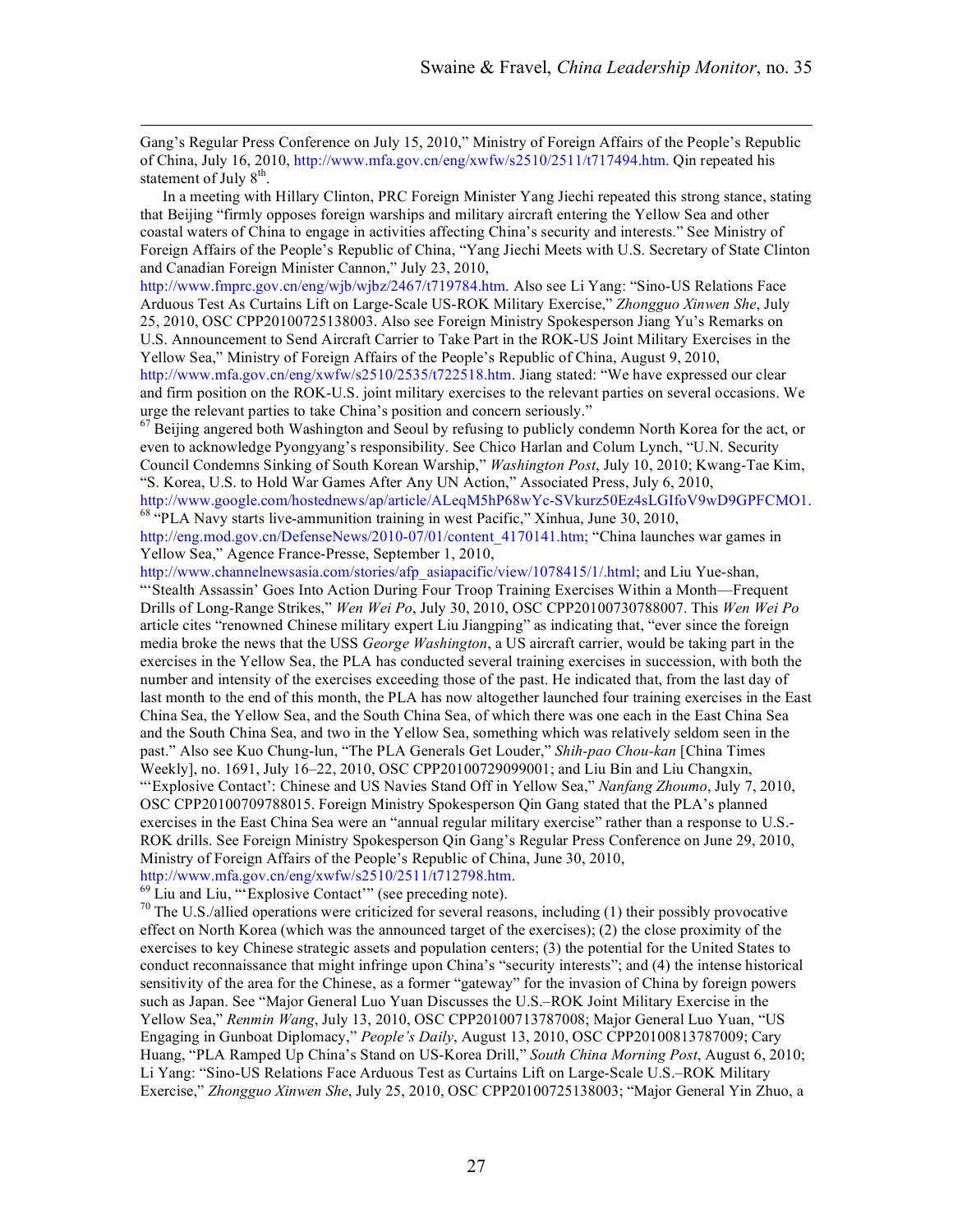Noted Military Expert, Comments on U.S.–South Korean Military Exercises," *Renmin Wang*, July 29, 2010, OSC CPP20100730787001.

 $^{71}$  For the quote, see "外交部发言人洪磊答记者问," 中华人民共和国外交 ("A reporter asked Foreign Ministry spokesperson Hong Lei a question"), Ministry of Foreign Affairs of the People's Republic of China, November 26, 2010, http://www.fmprc.gov.cn/chn/gxh/tyb/fyrbt/dhdw/t772435.htm. Also see "China opposes any military acts in exclusive economic zone without permission," Xinhua, November 26, 2010, http://news.xinhuanet.com/english2010/china/2010-11/26/c\_13624036.htm; Jeremy Page, Jay Solomon, and Julian Barnes, "China Warns U.S. as Korea Tensions Rise," *Wall Street Journal*, November 26, 2010. See also Edward N. Luttwak, "Why North Korea Survives," *Wall Street Journal*, November 30, 2010; and Shirley A. Kan, "U.S.-China Military Contacts: Issues for Congress," CRS Report for Congress, July 26, 2011, 28, http://www.fas.org/sgp/crs/natsec/RL32496.pdf.<br><sup>72</sup> "专家:美核航母开进黄海与韩军演已不可避免,"《环球时报》 ("Expert: U.S. nuclear aircraft carrier conducting

exercises with Korean military in the Yellow Sea is inevitable," *Global Times*), June 8, 2010, http://mil.huanqiu.com/Observation/2010-06/846675.html; "环球时报社评:韩国休把美航母带入黄海,"

《环球时报》(editorial: "South Korea should not take U.S. aircraft carrier into the Yellow Sea,") *Global Times*, June 8, 2010, http://opinion.huanqiu.com/roll/2010-06/846455.html;

"引美航母入黄海激怒中国网友韩国形象堪忧," 《环球网》("Angered over U.S. aircraft carriers entering the Yellow Sea, Chinese netizens' image of Korea is worrying," *Global Times Online*), June 9, 2010, http://mil.huanqiu.com/china/2010-06/849599.html.

<sup>73 "</sup>HK Phoenix TV: PLA Deputy Chief of Staff Opposes US-ROK Drill, Welcomes Gates' Visit," *Feng Huang Wei Shih Tzu Hsun Tai*, July 1, 2010, OSC CPP20100702572002. For the text and video of Ma's interview, see http://news.ifeng.com/mainland/detail 2010 07/01/1702694 0.shtml.

<sup>74</sup> For an explicit assertion, based on information provided by unnamed diplomats, that "[P]olitical pressure from the military community forced the central government to change the text of its official statements several times in the past two months to harden its tone over the US-South Korean joint naval drill near its territorial waters," see Cary Huang, "PLA ramped up China's stand on US-Korea drill," *South China Morning Post*, August 6, 2010.

75 "2010年7月8日外交部发言人秦刚举行例行记者会部" 中华人民共和国外交 ("Foreign Ministry Spokesperson Qin Gang's regular press conference on July 8, 2010," Ministry of Foreign Affairs of the People's Republic of China), July 8, 2010, http://www.fmprc.gov.cn/chn/gxh/tyb/fyrbt/jzhsl/t714888.htm.

<sup>76</sup> Also see "PLA Navy starts live-ammunition training in west Pacific," Xinhua, June 30, 2010, http://eng.mod.gov.cn/DefenseNews/2010-07/01/content\_4170141.htm. This Chinese government source stated that Chinese websites and other forums were "flooded with furious criticism" of the planned U.S.- ROK war games. Cary Huang, in the article cited in note 74, references a diplomatic source as stating that the PLA had not only pressured the policymakers, but also used the publicity campaign tactic to win public support.

 $77$  See note 71 above.

 $78$  China has used force in past territorial disputes to "signal resolve and deter further challenges from neighboring states when it concluded that its position in a dispute was weakening or its neighbors were becoming increasingly assertive." (Fravel, "China's Behavior") However, it "has never used major military force to uphold its claims to maritime rights (as distinct from using force over claims to islands and features that can generate maritime rights)." The last significant military conflict over territory involving China occurred in March 1988, when Chinese and Vietnamese naval forces clashed on Johnson Reef in the South China Sea.In late 1994, China seized Mischief Reef, an unoccupied reef claimed by the Philippines and Vietnam, but did not engage in combat operations with forces from either country during the occupation. See M. Taylor Fravel, *Strong Borders, Secure Nation: Cooperation and Conflict in China's Territorial Disputes* (Princeton 2008).<br><sup>79</sup> As Fravel asserts in "China's Behavior," "China remains focused on defending its existing claims from

what it perceives as a new wave of challenges from other states."<br><sup>80</sup> Some well-informed Chinese sources have informed the authors that no clear, explicit, codified

regulations or executive orders exist in the Chinese government to ensure the coordination and control by senior civilian party leaders over specific offshore (and perhaps onshore) military operations or exercises carried out in support of larger defense programs approved by the CCP leadership. This means that the military probably enjoys considerable latitude in deploying forces into disputed or sensitive maritime areas,